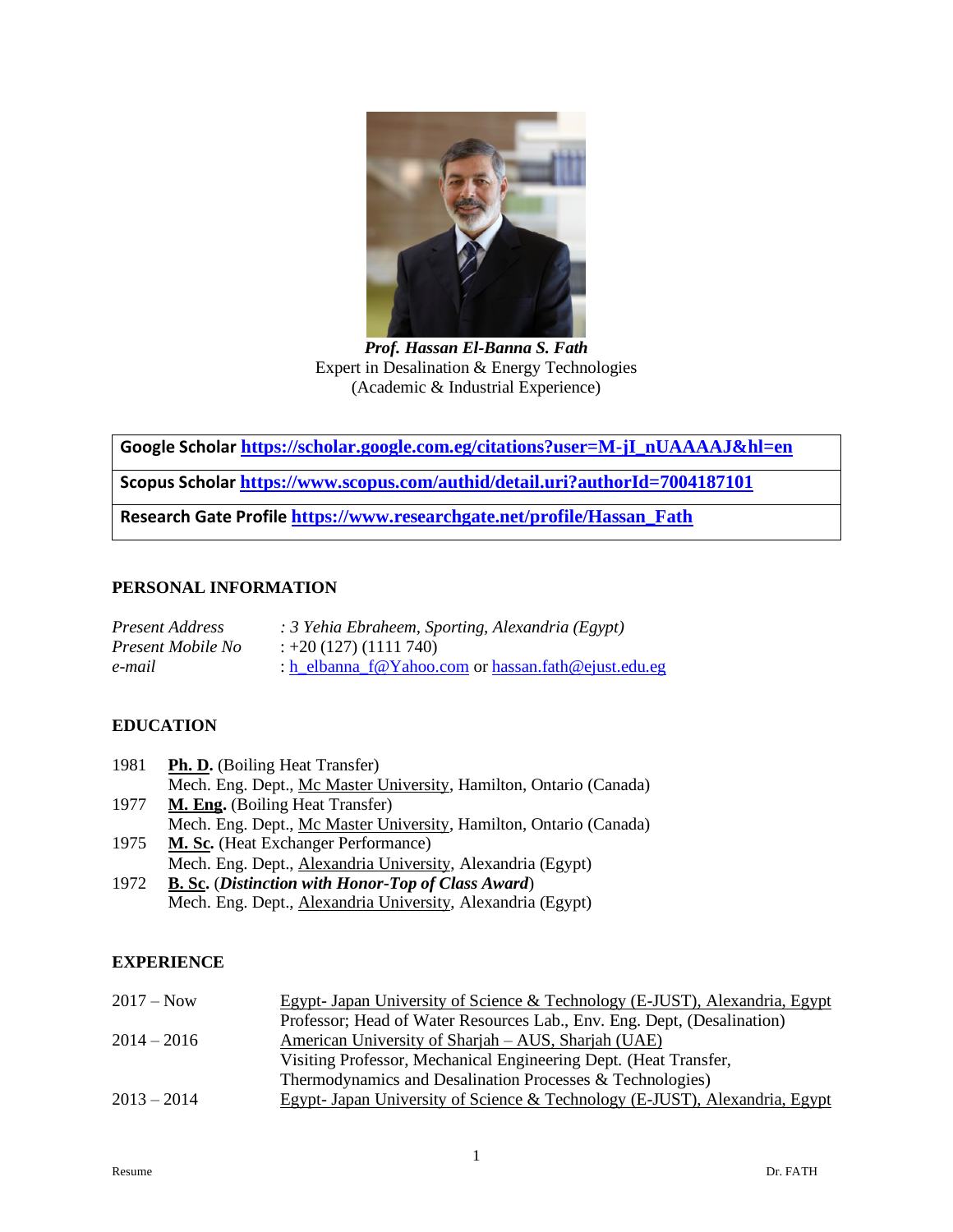|                  | Professor, Environmental Eng. Department (Desalination)                      |
|------------------|------------------------------------------------------------------------------|
| $2010 - 2013$    | Masdar Institute (MI) of Science & Technology, Abu-Dhabi, UAE                |
|                  | Professor of Practice, Water and Environmental Engineering (Desalination)    |
| $1982 - 2011$    | Faculty of Engineering, Alexandria University, Alexandria (Egypt)            |
|                  | Assistant / Associate / Full Professor Mechanical Eng. Department, (Thermo-  |
|                  | fluid Engineering, desalination and energy technologies).                    |
|                  | Distincet Scientest-Contracted (Part Time).<br>2011 - Now                    |
| $2007 - 2010$    | Doosan Heavy Industries-Korea, Dubai, UAE                                    |
|                  | Senior Researcher and leader of the new thermal desalination processes.      |
| $2002 - 2004$    | King Abdul Aziz University, KSA                                              |
|                  | Visiting Associate Professor, Desalination Technologies Department, (Thermo- |
|                  | fluids and Desalination Processes).                                          |
| 1993 - 1997      | <b>Saline Water Conversion Corporation (SWCC), KSA;</b>                      |
|                  | Senior Engineer, Head of Efficiency & Statistics (E&S) department and        |
|                  | supervisor of Curriculum Development (CD) program.                           |
| 1991-1993        | <b>Saudi Arabian Marketing and Refining Co. (SAMAREC), KSA;</b>              |
|                  | Course Designer & Head of Engineers Curriculum Development Program.          |
| 1990-1991        | Saudi Consolidated Electricity Company (SCECO-W), KSA                        |
|                  | <b>Head of Curriculum Development Program.</b>                               |
| 1989/1990        | Qatar Univ., Qatar & Univ. of Beirut-Lebanon                                 |
|                  | <b>Visiting Associate Professor</b>                                          |
| 1985-1987        | University of Technology, Baghdad, IRAQ                                      |
|                  | <b>Assistant Professor</b>                                                   |
| $1980 - 1982$    | <b>Atomic Energy of Canada Limited, CANADA</b>                               |
|                  | Process Engineer; Design & Development Dept. Eng. Company,                   |
|                  | Mississauga, Ontario (process Design of CANDU 950).                          |
| May – Sept, 1977 | <b>Ontario Hydro, CANADA</b>                                                 |
|                  | Process Engineer; Thermal hydraulics (Darilngton Plant)                      |
| $1975 - 1980$    | Mc Master University, Hamilton, Ontario (CANADA)                             |
|                  | Research & Teaching assistant, Thermal Engineering (M.Eng / Ph.D. in Boiling |
|                  | Heat Transfer)                                                               |
| $1972 - 1975$    | Alexandria University, Alexandria (EGYPT)                                    |
|                  | Research & Teaching Assistant, Thermal Engineering (M.Sc. in Heat Exchanger  |
|                  | Performance).                                                                |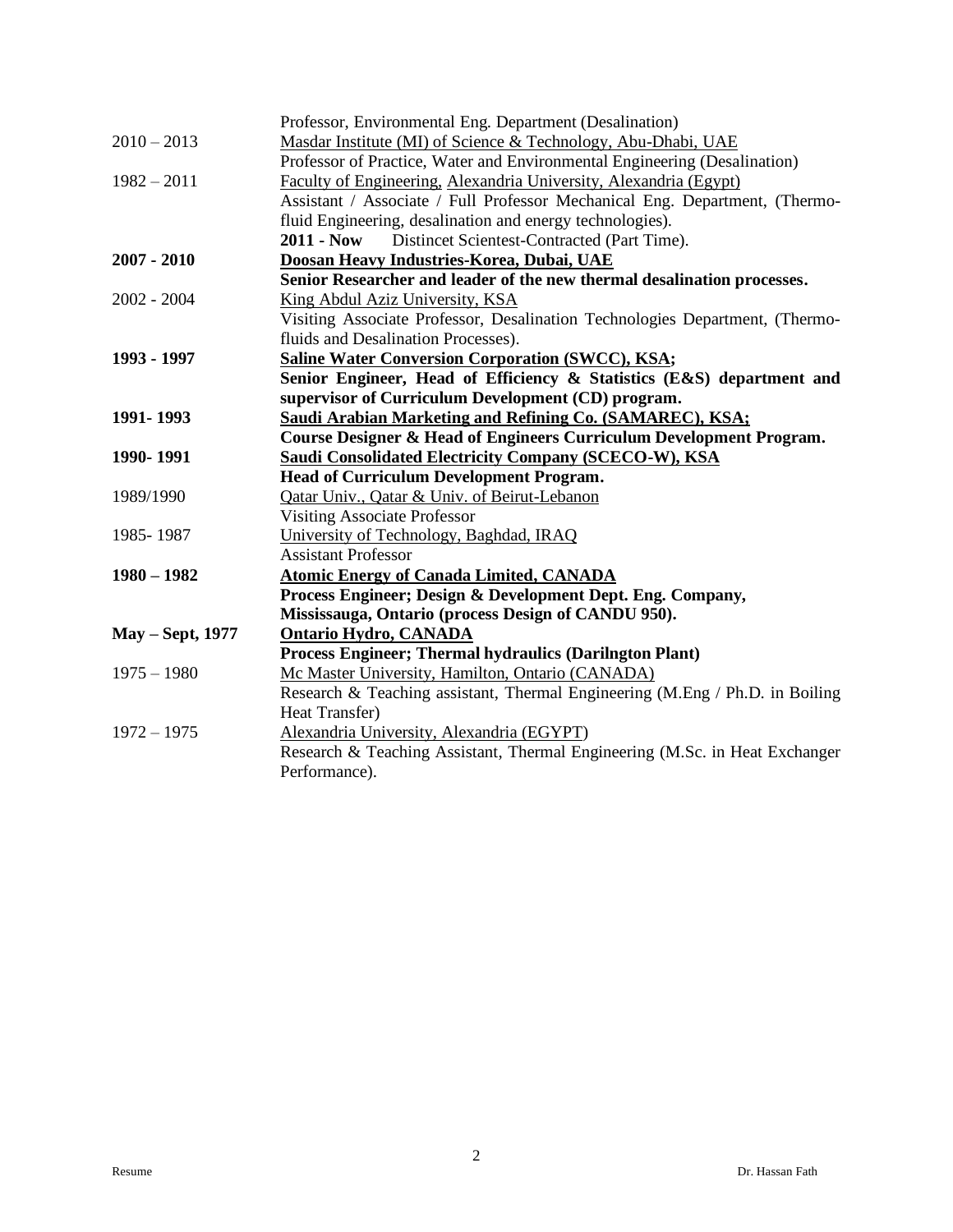## **Funded Projects**

## *Accepted - On Going*

- **1-** Co-PI, EU funded project "BIM for Energy Efficiency in the Public sector (BEEP) project", funded by ENI CBC Mediterranean Sea Basin Programme (2019-2022),
- **2-** PI, "A Novel Solar Driven Mechanical Vapor Compression Desalination System with Nano Filtration Pretreatment", STDF, project No. 30457 (2019-2021)
- **3-** Co-PI, Newton Musharafa / UK-Egypt Fund, "Low Grade heat recovery for absorption chiller and desalination from concentrated solar power steam power plants in Egypt", STDF, project No. 30729 (2019-2021).
- **4-** Consultant, Newton Musharafa / UK-Egypt Fund, "Solar Driven Water Treatment System using MOF Adsorption Integrated with Nanomaterial Pre-treatment and Real Time Water Quality Sensor for Egypt", STDF project no. 30736 (2019-2021).
- **5-** Consultant, Newton Musharafa / UK-Egypt Fund, "A Novel Standalone Solar-Driven Agriculture Greenhouse - Desalination System: That Grows its Energy and Irrigation Water ", STDF project no. 30771 (2019-2021).
- **6-** Consultant, QNRF-NPRP Qatar "Development of Solar Driven Adsorption Water Desalination / Cooling System Using Advanced Metal Organic Framework Material", NPRP9-028-2-012, QE.00.566.332102.QE47.QEE9 (2016-2020).

## **Under-review**

- **7-** PI, STDF Innovation Grant (#34777) "A Novel Solar Driven Adsorption Thermal Vapor Compression (AD-TVC) Desalination System with Forward Osmosis (FO) Pretreatment" (2020- 2022).
- **8-** Consultant, US-Egypt proposal on "Integrated PV/T, Thermo-chemical Energy Storage and Solar Distillation System for the Simultaneous Production of Electricity, Water and Cooling", Submitted Sept. (2019).
- **9-** Consultant, US-Egypt proposal on "New lower-cost corrosion resistance alloys for better performance water desalination systems", Submitted Sept. (2019).
- **10-** Consultant, Egyptian Japanese Scientific Cooperation (JEJSC), Call-11 a proposal on "Development of cooling system of flow boiling for high concentrator photovoltaic using a metal 3D printer", Submitted August (2019).
- **11-** Consultant, Egyptian Japanese Scientific Cooperation (JEJSC), Call-11 a proposal on "Solar-Powered Thermochemical Storage System for Cooling Applications", Submitted August (2019).
- **12-** Consultant, Newton Musharafa / UK-Egypt Fund, "Development of solar cooling unit using Additive Manufacturing for food preservation", Submitted August (2019).
- **13-** Consultant, Newton Musharafa / UK-Egypt Fund, "Integrated Green Utilities: food-waterenergy production for sustainable development of remote communities", Submitted August (2019).
- **14-** Consultant, Newton Musharafa / UK-Egypt Fund, "Novel Tri-Hybrid Desalination System powered by Hybrid Renewable Energy with Zero Brine Liquid Discharge", Submitted August (2019).
- **15-** Co-PI (Egypt) "A Novel Solar Driven Hybrid Liquid Desiccant Air Drying/ Distillation System: Design and Performance Assessment", ASRT bilateral research proposals with the National Natural Science Foundation of China, Submitted June (2019).
- **16-** PI (Egypt)" Integrated flexible Systems for monitoring MeditERranean Aquifers and the reclamation from environmental PollutIon and Salt intrusion for irrigation and food production – SERAPIS" Accepted Pre-Proposal for EU Funding (PRIMA), Full proposal submitted (2019).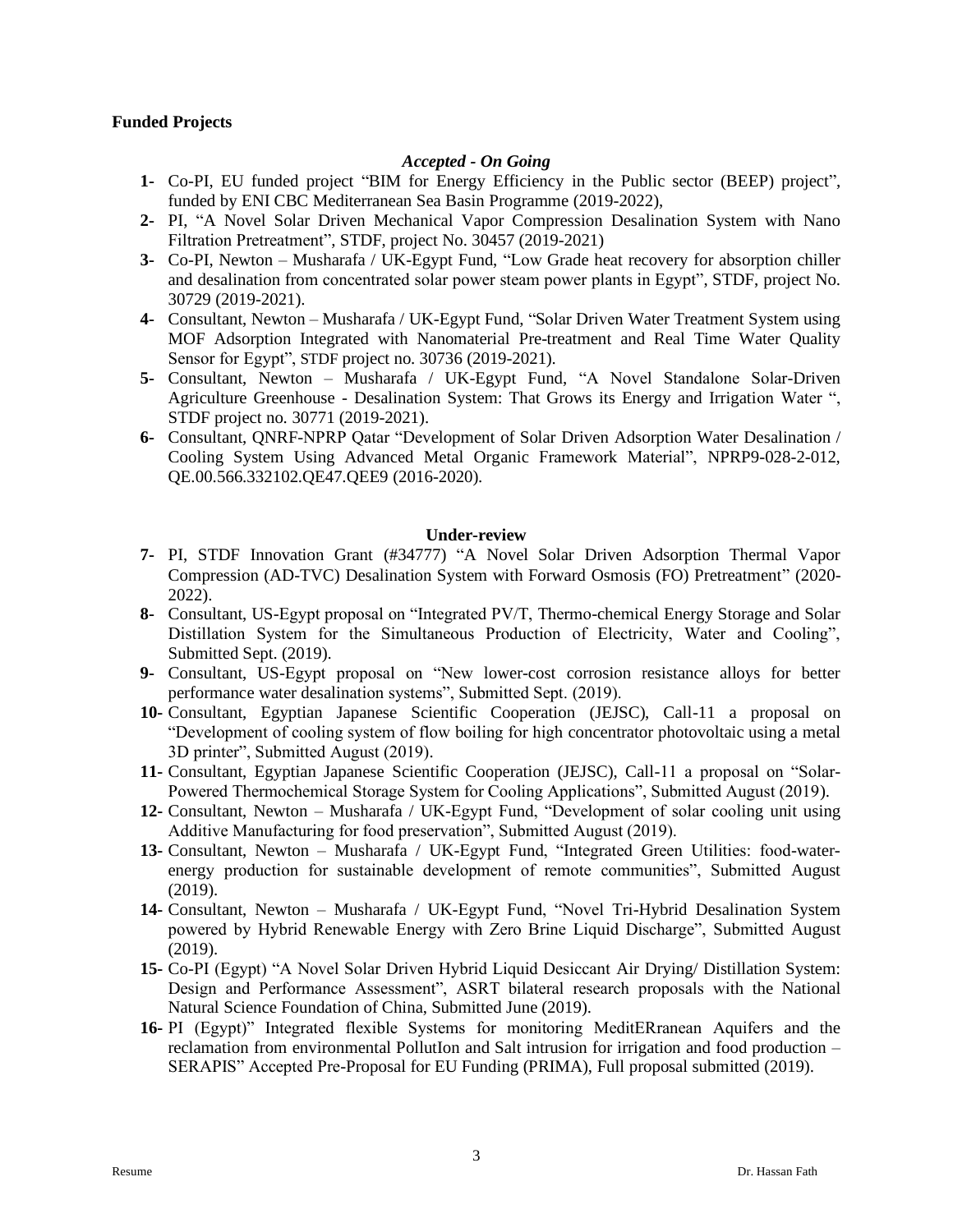## *Completed*

- **17-** Co-PI, Newton Musharafa / UK-Egypt Fund, "Renewable Energy Driven Hybrid Desalination System for Remote Areas (RE-RO-MD)", (2019)
- **18-** Co-PI "Solar-Greenhouse-Desalination System that Grows its Energy and Irrigating Water Demand", STDF-NCP/FA/014/1/1, (2015).
- **19-** WP#12 Leader; Multipurpose Applications by Thermodynamic Solar (MATS), FP7-ENERGY-2010-2, grant No. 268219, 2010-2013, Design and Simulation of Solar Power and MED desalination Plant, EU contribution.
- **20-** P.I. of the project "Innovative Renewable Energy (RE) Driven Multi-Stage Flash (MSF) System with Salts Precipitator and Nano Filtration (NF) Feed Water pre-treatment (RE-NF-MSF), contract # RDI - C2/S1/148 (2008/2010).
- **21-** P.I. (Egypt Side) of the project "Development of Stand Alone Solar Driven High Performance – Multi- Stage Flash Desalination System (Solar-HP-MSF)" (EGY-08-965), jointly with Technische Universität München (TUM), co-financed by German – Egyptian Research Funds (GERF), (2008/2009).
- **22-** P.I. (Egypt Side) of the project "Autonomous desalination system concepts for sea water and brackish water in rural areas with renewable energies – potentials, technologies, field experience, socio-technical and socio-economic impact (ADIRA), contract  $\# \text{ME8} - \text{AIDCO} - 2001 - 0515 -$ 59610 (2003/2007). In coordination with Fraunhover Institute of Solar Energy Systems (ISE) and other countries.
- **23-** P.I. (Egypt Side) of the project "PV and Thermally driven small scale, stand alone desalination system with very low maintenance needs (SMADES), contract  $\#$  ICA3 – CT – 2002 - 10025 (2002/2005). In coordination with Fraunhover Institute of Solar Energy Systems (ISE) and other countries.
- **24-** P.I. (Egypt Side) of the project "Coordination Action for Autonomous Desalination Units based on Renewable Energy Systems (ADU-RES), INCO Program, INCO – CT – 2004 - 509093 (2004-2007).

## Masdar Institute – Funded Projects

- **25-** PI of the MIRSG project "Experimental Study of Newly Developed versus Conventional Membrane and Pre-Treatment Systems (2009/2011).
- **26-** PI of the MITEI project "High Throughput Desalination Using Functionalized Magnetic Fine Particles, (2011-2013). PI (MIT): Dr. T. Alan Hatton.
- **27-** Co-PI of the MITEI project: Nano Engineered Surface and Coating Technologies for High Efficiency Thermal Desalination, PI (MIT): Kripa K Varanasi.

## **Doosan Heavy Industries**

**28- P.I. of the project "High Performance MSF (HPM) Technology; (MSF-OT) & (NF-MSF), 2008-2009.**

## Higher Education Enhancement Project Fund (HEEPF), Egypt

**29-** P.I. of the project "Development of a University Education / Industrial Training Program in Desalination Technology Using Conventional & E-Learning", Project #  $C / 096 / H0$  (2005-2006).

## King Abdul Aziz University, Jeddah (KSA)

- **30-** Co PI of the Project, "Design and Simulation of 1.0 m<sup>3</sup>/day MSF-OT & MSF-BR desalination unit", project No. 423/111 (2002-2004).
- **31-** Co PI of the Project, "Design and Construction of a New Integrated Greenhouse System: Self Sufficient of Energy & Irrigating Water", project No. 108/1423 (2002/2004).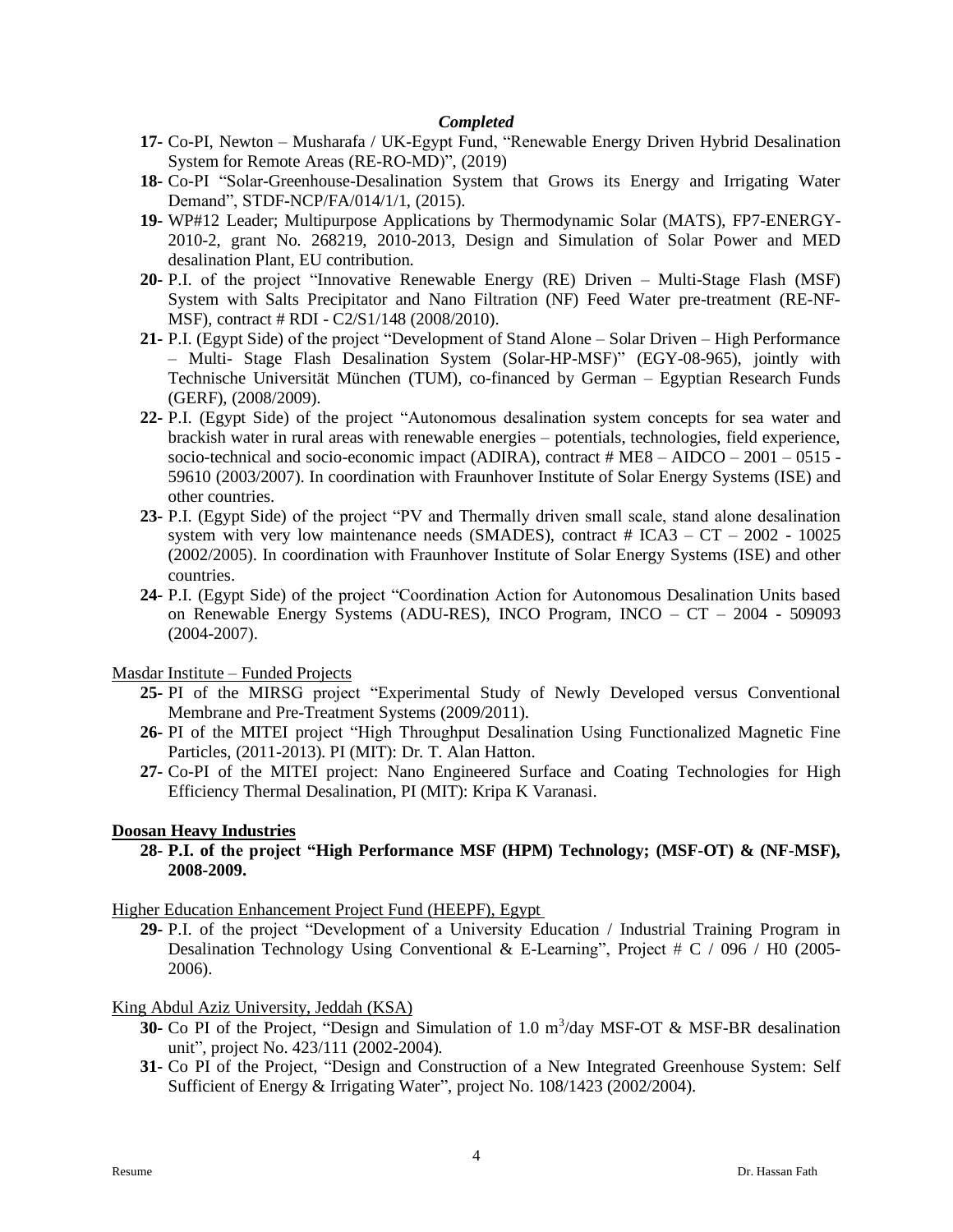USA-Egypt Universities Cooperation projects (FRCU)

- **32-** Consultant in the project, "Analysis of Flat Plate & Vee-Trough Solar Air Heaters", (Project-FRCU - 82007), (1987).
- **33-** Consultant in the project, "Energy Conservation in Process Industries", (Project-FRCU MS/842089), (1987).

#### **Submitted (No Success)**

- **34- Partner PI**, "Mediterranean support centre platform to foster innovation and commercialization in sustainable farming systems, WATEr management and FOOD value chain (WATEFOOD), EU PRIMA Pre-Proposal; Partners; Spain, Portugal, Tunisia and Egypt (2018)
- **35- PI,** "Novel Tri-Hybrid Desalination System powered by Hybrid Renewable Energy with Zero Brine Discharge, STDF (2017)
- **36-** PI, Green Complex for the Sustainable Development of Remote Desert Communities: tackling challenges at the water-food-energy nexus, STDF (2017)
- **37- Partner PI,** "Benefits of **WAT**er-en**ERGY** Nexus in the Mediterranean región to promote socioeconomic development based on establishing an innovation framework (WATERGY), ENI CBC MED Program – EU (2018)
- **38- Partner PI,** Erasmus+, "Global Conventional and E-Learning Program of Water, Energy and Food Nexus - Egyptian Country/WEFO-EC" EU-H2020 (2018)
- **39- Partner PI**, "PULSating flow Electro Dialysis for irrigation WATer supply and Energy efficient Retentate treatment to Zero Liquid Discharge", EU (H2020 – PRIMA), Pre-proposal (2018)
- **40- Partner PI**, "Integrated flexible system for the simultaneous production of fresh water, power and soil conditioners from renewable sources", EU (H2020 – PRIMA), Pre-proposal (2018)
- **41- PI, "**Research, Development and Innovation for MATS Plant's High Performance & Sustainability; ASRT (2018)
- **42- PI, "**A Novel Solar Driven Adsorption Thermal Vapor Compression (AD-TVC) Desalination System with Forward Osmosis (FO) Pretreatment", STDF (2018)
- **43- PI,** "Green Complex for Sustainable Development of Remote Desert Communities: tackling challenges at the water-food-energy nexus", UK-Egypt (2018)
- **44- PI,** "Novel Tri-Hybrid Desalination System powered by Hybrid Renewable Energy with Zero Brine Discharge", STDF (2017)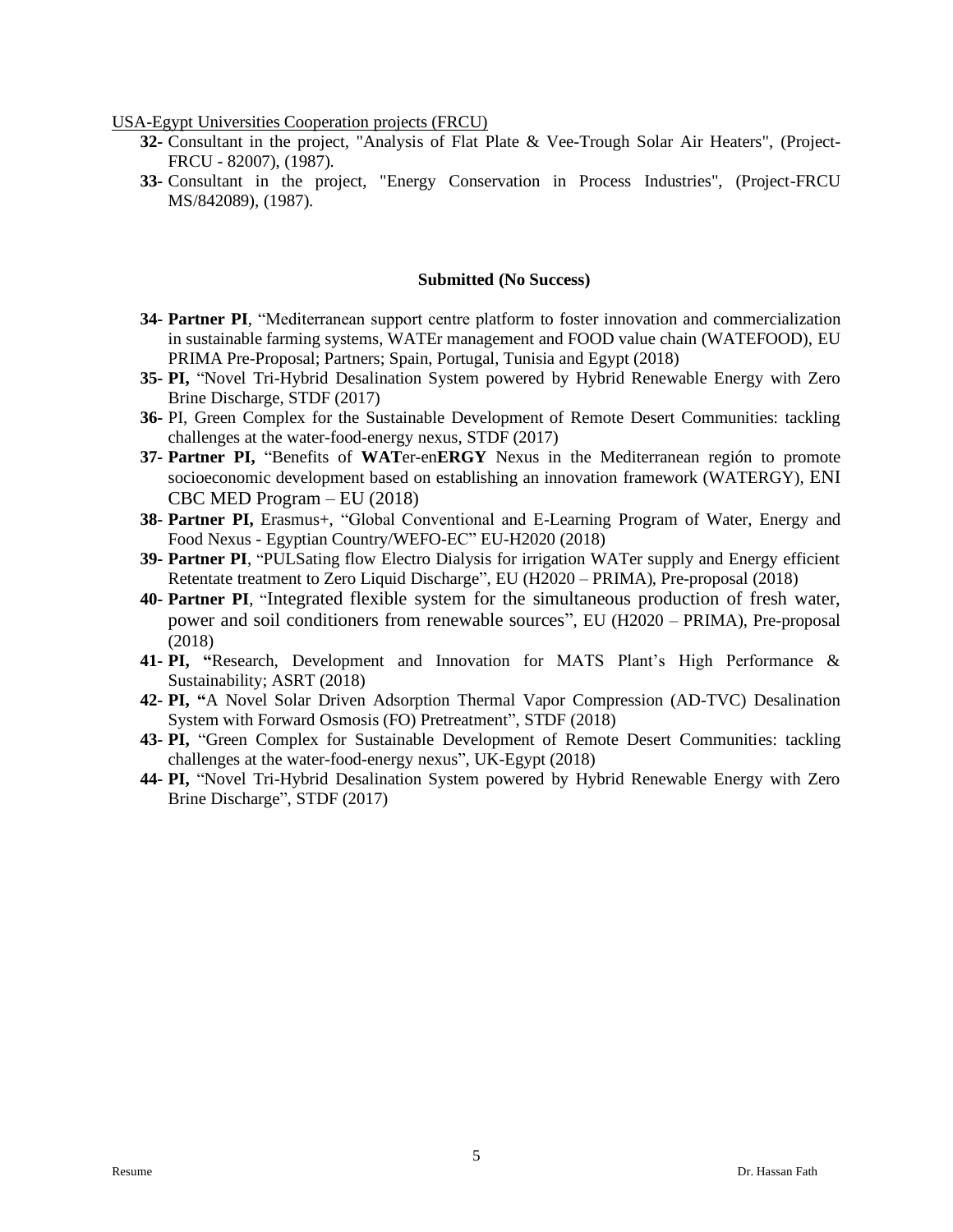# **List of Supervised M. Sc. & Ph. D, Thesis**

# **Alexandria University (Egypt)**

*Completed Thesis*

*(Main Advisor)*

- 1- M. Sc. (1984) "Temperature Effects on CANDU-Reactor Calculations ", Makarem Hussain, Nuclear Eng. Dept.
- 2- M. Sc. (1987) "Influence of Prandtle Number and Boundary Conditions on Natural Convection Heat Transfer in vertical and Inclined Fluid Layers ", Gamal Al-Refaie, Mechanical Eng. Dept.
- 3- M. Sc. (2002) "Thermal performance and design of reciprocating air-cooled chillers", Mohammad Khamees, Mech. Eng. Dept.
- 4- M. Sc. (2003) "Recycling of Agriculture Residues for Manufacturing Food Refrigerators Thermal Insulation Panels", Ahmad Gelany, Agriculture Eng. Dept...
- 5- M. Sc. (2004) "Transient Analysis of a New Humidification-Dehumidification Solar Still", Ahmad Ghazy, Mech. Eng. Dept.
- 6- M. Sc. (2004) "Simulation of Hybrid Solar/wind Power & Desalination Complex in Remote Area" Ahmad Ismael. Electrical Eng. Dept...
- 7- **Ph. D. (2006)** "Experimental Study of Flash Evaporation in Superheated Water Jet", Adel Al-Feqee, Mech. Eng. Dept.
- 8- M. Sc. (2006) "Heat transfer inside finned Concentric Cylinders" Mohammad Haseeb, Mech. Eng. Dept.
- 9- M. Sc. (2008) "Heat & Mass transfer in Furnaces using CFD codes" Ahmad Farag, Mech. Eng. Dept.
- 10- M. Sc. (2008) "Heat & Mass transfer in AC using CFD codes" Emad Ragab, Mech. Eng. Dept.
- 11- **M. Sc. (2008**) "Performance of small RO unit" Mohammad Amin, Mech. Eng. Dept.
- 12- **M. Sc. (2010)** "CFD Study of fired furnace of industria boiler" Mohammad Shawqi, Mech. Eng. Dept.
- 13- **Ph.D. (2013)** "Experimental and Numerical Study on Natural Convection inside Rectangular Air Cavity with Descrete Heating", Emad Hassan Ragab, Mech. Eng. Dept.

## (Co-Advisor):

14- M.Sc. (2017) "Development of a Novel Solar Driven Agriculture Greenhouse: Self Sufficient of Energy and Water Demand" Alaa Salah, Mech. Eng. Dept..

# **E-JUST-Env. Eng. Dept., Water Resources**

# *Completed Thesis*

(Main advisor);

- 15- **Ph.D. (2020),**" Assessment of the Morphological Problems of the Northern Coast of Sinai Peninsula with Elaborating Unconventional and Sustainable Solutions using Geospatial Tools, Physical and Numerical Modeling), Karim Adel Ahmed Nassar
- 16- **Ph.D. (2020),** "Experimental and Numerical Study of the bridges piers configration effect on local scour ", Hewida Mohammed Omara
- 17- **Ph.D. (2020),** "Treatment of ammonia rich wastewater via novel technologies ", Sherif Ahmed Ismail
- 18- **Ph.D. (2020),** "Application of Remote Sensing for Assessment of Evapotranspiration, Water Uses and Irrigation Performance in the Nile Delta ", Ayat Elnemer Abd Elwahab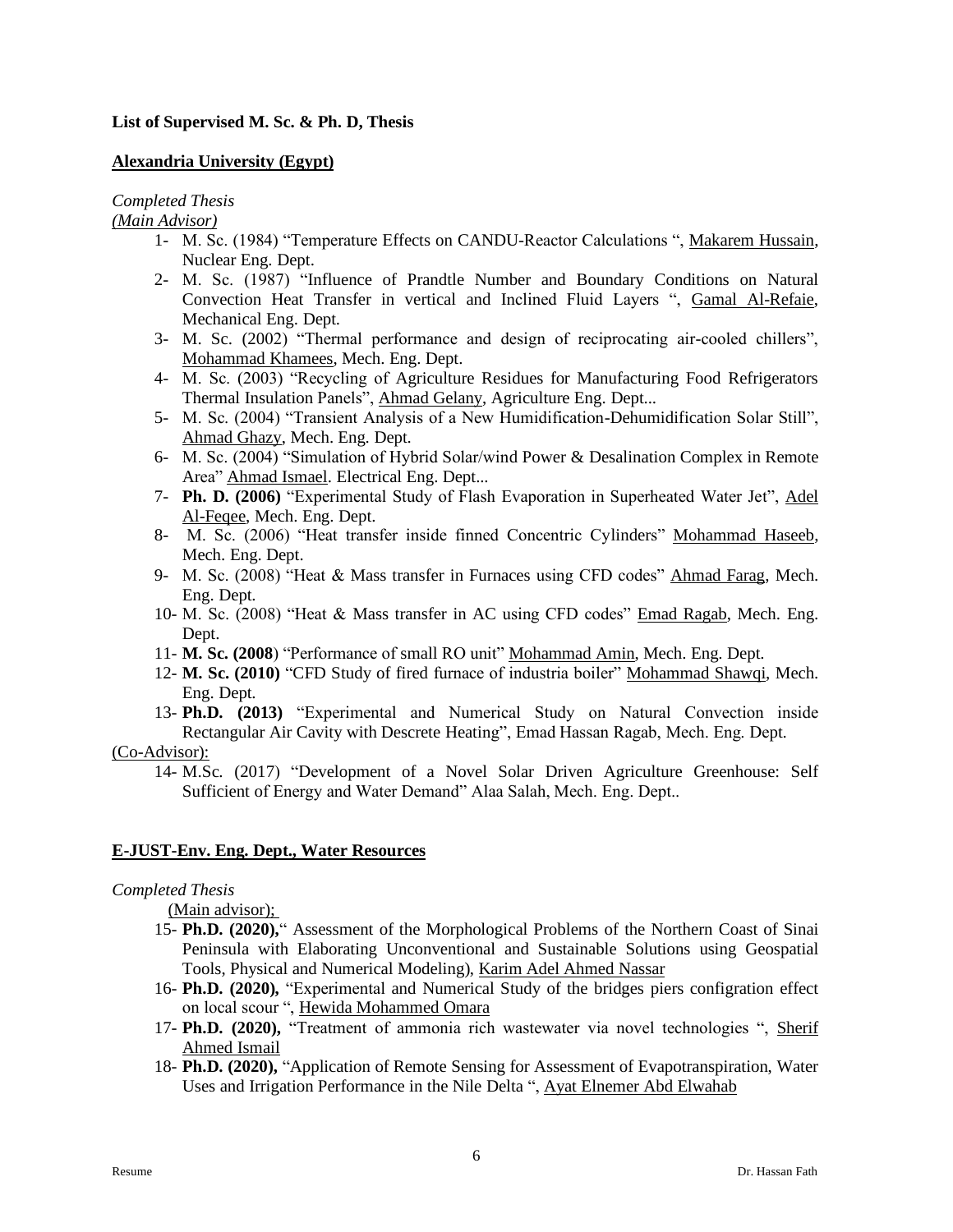19- M.Sc. (2020), "Numerical Study of the Climatic Environmental Conditions inside Agriculture Greenhouses", Kabir Abdullah

## On Going Thesis

- 20- **Ph.D. (2020),** "Hydrodynamic Performance of Innovative Suspended Semicircular Breakwater for Protection of the Northen Egyptian Coast", Ahmed Abd El Khalek Mostafa Abozaid
- 21- **Ph.D. (2020),** "nvestigation of Morphological changes and bank erosion patterns of Damietta branch of Nile River, Reham A. Aborahma
- 22- **Ph.D. (2020),** "An Integrated Study of long-term Shoreline Problems and Sustainable Solutions of Damietta Coast, Egypt", Mohammed Esmail Esmail Ahmed
- 23- **Ph.D. (2020),** "Impact of Hazardous Landfill Leachate on the Geotechnical Properties of Soil ", Safia Mohamed Hussein
- 24- **Ph.D. (2022),** "Enhancing the resilience of water distribution systems using optimization techniques" Mohamed Reyadh
- 25- **Ph.D. (2023),** "Energy Efficiency Improvement in Heritage Building", Rehab Ismail

# **E-JUST-Energy Rsources (Co-Advisor)**

- 26- **Ph.D. (2021),** "Integrated Solar Still with Multi Effect Humidification De-Humedidfication System Powered by Solar Concentrator and Solar PV/T system", Amir Khalifa Mohamed.
- 27- **Ph.D. (2022),** "Solar Driven Tri-Hybred generation of Electricity, water and cooling" Ayman Osama Abdelhay
- 28- **Ph.D. (2023),** "Solar Driven Mechnical Vapor Compression desalination system with Nano Filtration pretreatment" Mohamed Farahat

## **Masdar Institute (UAE)**

*Completed Thesis (Main Advisor)*

- 29- Techno-economical study of Innovative High Performance MSF system, M.Sc, M. El-Hamahmy, (2011).
- 30- CFD Study of Demisters for MSF thermal desalination Plants, M.Sc, Ashraf Hassania, (2011).
- 31- Integrated solar still with Humidification Dehumidification System, M.Sc, Nikita Jayswal, (2011).
- 32- Transient Analysis of Agriculture Greenhouse Self Sufficient of Energy & Water', M.Sc., Tesfaldet Yohannes, (2013)

## *Completed Thesis (Co-Advisor)*

33- Sulfated Cellulose Preparation, Characterization, and Potential Application in Water Treatment M.Sc Maitha Al Kaabi, (2012).

## *On Going Thesis (Co-Advisor)*

34- Numerical study of solar driven membrane Distillation, **Ph.D.,** Bader Bin Ashoor, Fellow at Aachen Univ. (Germany), (expected 2015).

# **Other Universities**

*Completed Thesis (Co-Advisor)*

35- M. Sc. (1996) "Evaluation of a Patented Combined Water Purification and Power Generation Plant ", Fahad Al-Khaldi, Civil & Environmental Eng., King Fahad Univ. Of Petroleum & Minerals (KFUPM), KSA.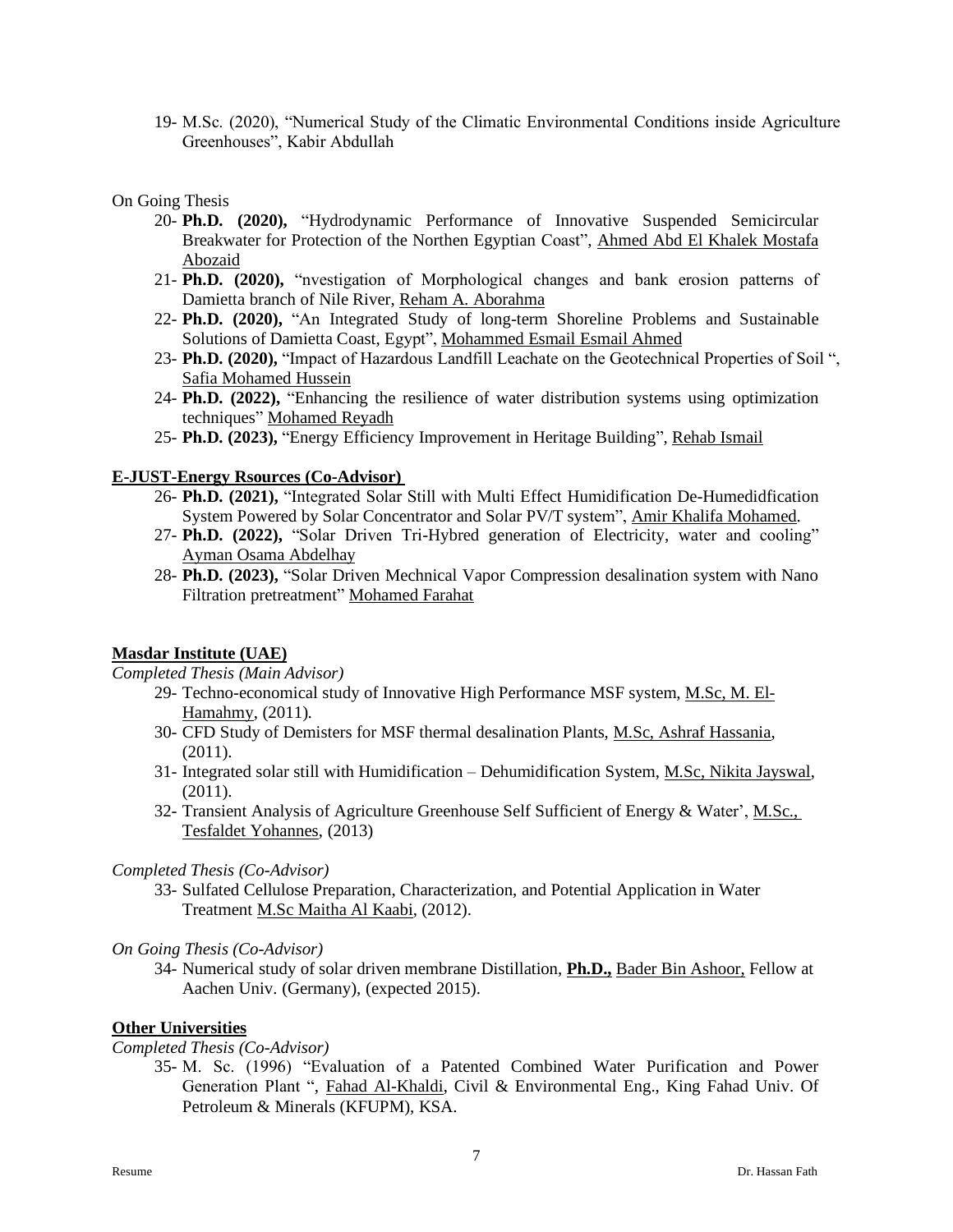- 36- M. Sc. (2002) "Study of Water Desalination By Solar Energy Using Humidification-Dehumidification Processes", Ahmad Soliman, Eng. Science Dept, Petroleum & minerals College, Suzie Canal University, Egypt.
- 37- M. Sc. (2002) "Thermal Analysis and Economical Comparison between Pyramid and Single Slopped Solar Stills Configurations", Abdul-Hakeem Hassabou, Ein Shams University, Egypt.
- 38- **Ph. D. (2005)** "Numerical Simulation of Thermal Desalination Processes", Abdul-Naser Mabrouk, Eng. Science Dept, Petroleum College, Suzie University, Egypt.
- 39- M. Sc.(2006) " Solar Distillation in Perforated Tubes with Solar Concentrator", Ahmad Amer, Mech. Dept., Arab Academy of Technology, Alexandria, Egypt
- 40- M. Sc.(2006) " Solar Distillation in Perforated Tubes with Solar Collectors", Ahmad A. Aziz, Mech. Dept., Arab Academy of Technology, Alexandria, Egypt
- 41- M. Sc. (2011) "Utilization of Forward Osmosid for Desalination" Mohammad Radwan, Mech. Eng. Dept., South Vally Univ., Aswan, Egypt.
- 42- M. Sc. (2015) "Integrated Solar Still Muti Effect Humidification De-Humidification System with Built-in Solar Absorber system", Muhammad Mustafa, Mech. Eng. Dept., American University of Sharjah (UAE).

**Additional Supervision:** Supervision the work of post doctors, research engineers, research Assistants. Head of faculty team(s) of assistant professors, associate professors and full professors in different research projects.

## **Teaching/Training Courses**

- 1- Desalination Processes and Technologies
- 2- Thermodynamics I & II
- 3- Heat Transfer and Process Heat Exchangers,
- 4- Boiling, Condensation & Two Phases Flow
- 5- Thermal & Nuclear Power Plants
- 6- Renewable Energy Applications

# **Papers & Projects Reviewer**

Reviewer of over 50 different scientific papers & projects in the area of desalination in different national and international journals and institutions, including:

- 1- MIT (USA)
- 2- Desalination Journal (EU),
- 3- Desalination & Water Treatment (EU)
- 4- Chemical Engineering J. (USA),
- 5- Energy Journal (USA),
- 6- Energy Conversion and Management (USA)
- 7- J. of Fac. of Eng. (Alex. Univ., Egypt),
- 8- Journal of Kuwait University (Kuwait),
- 9- J. of King Abdul Aziz Univ. (KSA)
- 10- King Saud University (KSA)
- 11- King Saud City of Science and Technology (KSCT)
- 12- Imam Mohammad Univ. (KSA)

## **Honors & Awards**

Ministry of Water & Irrigation and Al\_Shrouk Academy (Egypt); Prize for "Non-Conventional Water Resources", 2008.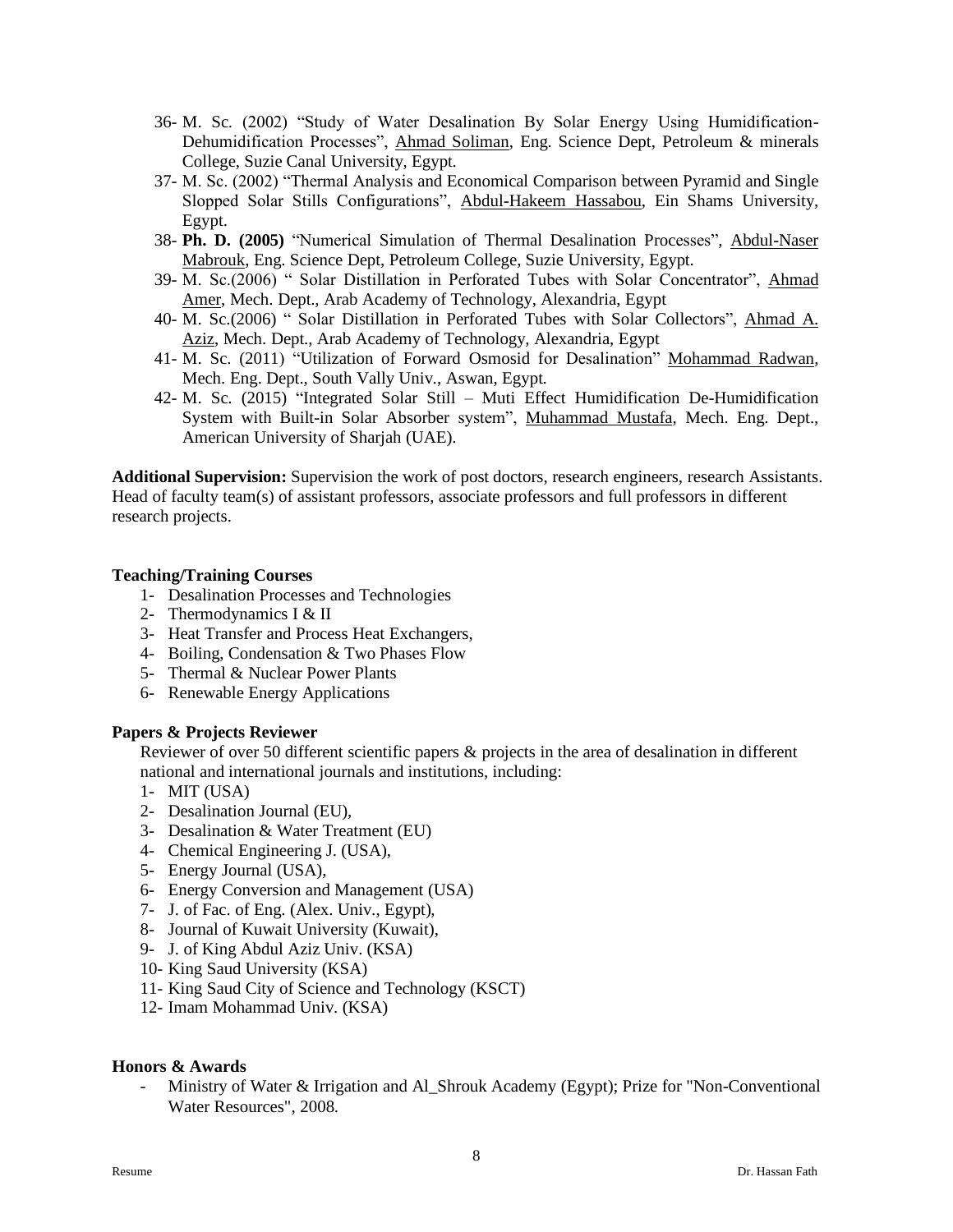- International Desalination Association, IDA, Technical Research Award, 1995.
- Ontario Graduate Fellowship, Government of Ontario, Canada (1980).
- Top of Class Award, Alexandria Univ., 1972.
- Keynote speaker and session chairman of many conferences, workshops and seminars.
- Coordinating many industrial seminars, workshops and conferences
- Chairman of AQUA-TECH 2001- Conference, Cairo (Feb. 2001),
- Interview with the Egyptian TV Channel, Local Alex. Channel 5, in Desalination & Solar Energy
- Interview with News papers of Gulf, Al-Bayan and Sharjah TV (UAE), in Solar Desalination Feasibility
- Invited Speaker on Energy Conservation Technology, Energy Research Center, Bahrain Univ., Bahrain
- Invited Speaker on Desalination as Strategic Alternative for water Security in; i- Engineers Syndicate, ii- Sporting Club, iii- Rotary Club, iv- Fac. of Engineering Graduate Association.

## **Consultation and Technical Activities**

Different engineering consultation activities in design, R&D, training, and feasibility study of many industrial and engineering systems, including: -

- i) Feasibility study to the alternative industrial cooling system (85,000 m3/hr) to the Petrochemical Industries Co. (PIC), (Kuwait),
- ii) Feasibility study of building a small solar desalination unit in Sinai to EU protectorate Project, (Egypt),
- iii) Technical support to UNESCO project in "Energy & environment" to establish industrial energy conservation plan for Alexandria Industrial Sector, (Egypt),
- iv) Technical & economical pre-feasibility study to GCC marketing Group to convert Municipal Solid Waste (MSW) to Energy, Compost and Desalinated Water (for Ajman & Sharjah-UAE, Doha-Qatar and Riyadh-KSA).
- v) Jeddah Industrial Chamber (KSA), Member of Newly projects Committee, studying projects for the manufacturing of desalination plant's spare parts and supports.
- vi) Alexandria Court (Egypt), assessment of the technical aspects & transpiration damage of 300 m 3 / day, Reverse Osmosis Desalination Plant.
- vii) Collide (private industry Egypt): Feasibility study of the utilization of Diesel Engine (350 kWe) waste heat for clay minerals drying.
- viii) Nuclear Safety Commission (Egypt): Member of the design group, thermal hydraulic section, to establish the acceptable criterion for safe power plants. Presenting seminars; on power plants process design. Review and update IAEA & American codes to suit safety demands.
- ix) Organize & carry out different industrial training courses for Petro & Petrochemical, Fertilizing, power plants industries (Egypt, Kuwait, Saudi Arabia, UAE, Libya) in pumps, Gas turbines, Desalination, Heat Exchange Equipment, Power plants, …etc,
- x) Organization and Presenting a series of technical seminars for energy managers and engineers in the area of energy conservation, combined cycle plants, waste heat recovery technology and improvements of boilers efficiency.

## **Membership**

- Co-Founder & X-President of the Egyptian association for Water & Energy (EWE)
- Co-Founder & X-Board Member of Alexandria Desalination Center (ADST)
- X-Member of the American Society of Mechanical Engineers (ASME).
- X-Member of the International Desalination Association (IDA)
- X-Member of the European Desalination Society (EDS)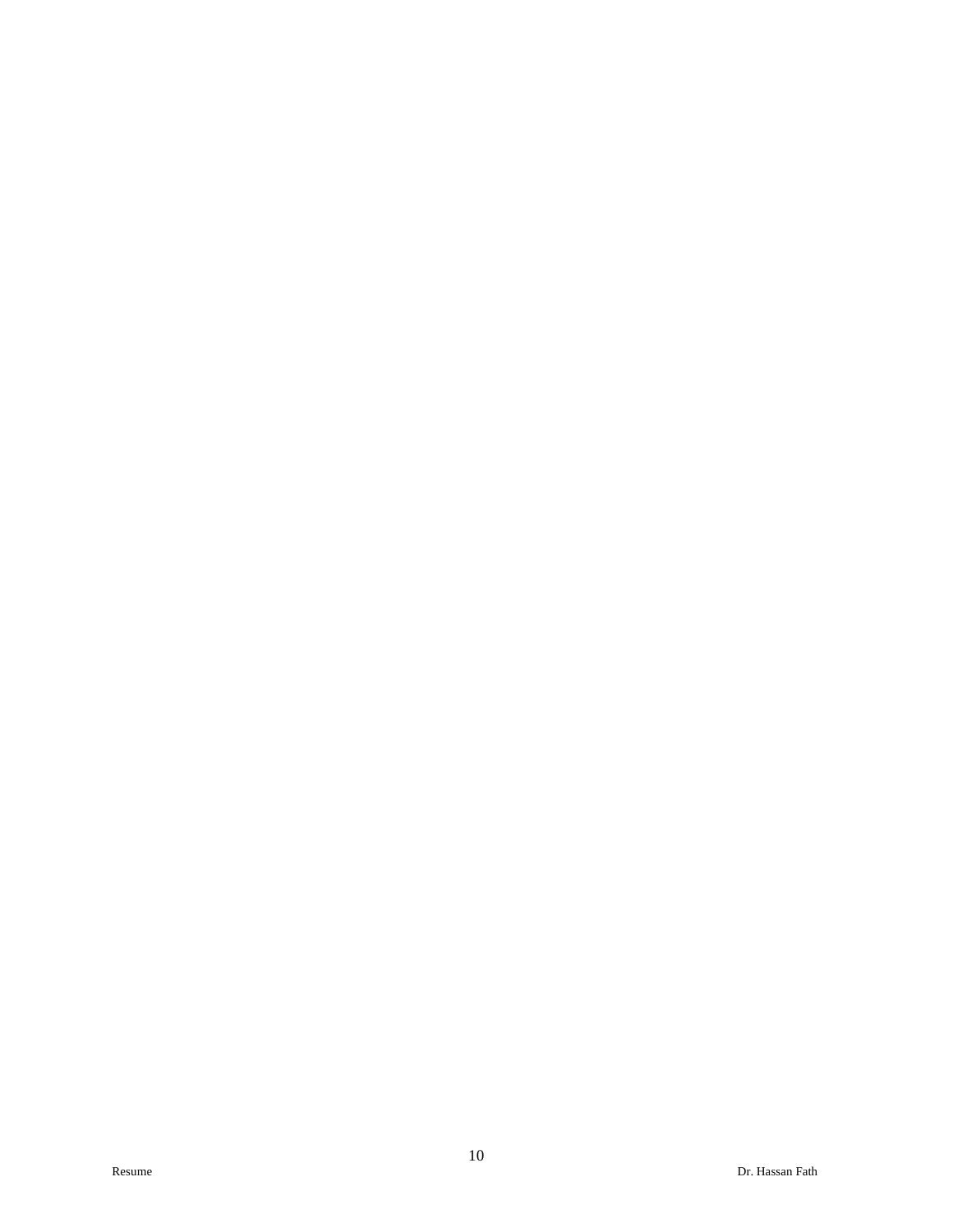# **PUBLICATIONS**

# **Patents**

(Filed)

- 1- **Hassan E. S. Fath** "High Performance MSF and Integrated MSF-MED process & Apparatus, USA Provisional Patent No: 61341285 – 032910 (2010).
- 2- **Hassan E. S. Fath**, "Combined Multi-Stage Flash Multi Effect Distillation System", Canadian Patent, filed No. 2-190-299, (1996).
- 3- **Hassan Fath** "A Novel Process & Device of Solar Driven and High-Performance ADsorption Thermal Vapor Compression desalination system with Nano Filtration / Forward Osmosis pretreatment (Solar-HP-NF/FO-AD-TVC)" National (ASRT-Egypt), No. 926 (2018)
- 4- **Hassan Fath** and Ahmed Rizk "Process and Device of Integrated ADsorption Cooling and Desalination systems for the production of cooling, fresh water and Salts, National (ASRT-Egypt), Filing date 23/9 (2018)
- 5- **Hassan E. S. Fath** "A Novel Process & Apparatus of Multi Stack Flash Split Desalination with ADsorption Thermal Vapor Compression (MS-FS-AD-TVC) National (ASRT-Egypt), No. 589 (2019)

# **Books/Scientific reports**

- 1- **Hassan Fath,** "Desalination Technology", Book in Arabic, Al-Dar Al-Jameiah, Egypt (2001).
- 2- **Hassan Fath,** Co-author of the Encyclopedia of Desalination & Water Recourses (DESWARE) (2001).
- 3- Abdel Nasser Mabrouk, **Hassan Fath,** Mohamed Darwish, Hassan Abdulrahim. Technoeconomics of hybrid NF/FO with thermal desalination plants**. Book chapter**, book title: Desalination Updates, ISBN 978-953-51-4239-3, (2015).
- 4- Over 30 Scientific reports were issued to different institutes, utilities and engineering companies and over 20 R&D proposals were submitted to different funding agencies.
- 5- **Hassan Fath** "Desalination & Agriculture Greenhouse", **Book Chapter** in "Unconventional Water Resources and Agriculture in Egypt", Springer (2018).
- 6- **Hassan Fath**, "Desalination Processes and Technologies, Q&A", Book, to be published (2019).

# **Published Journal Papers**

Desalination & Energy Technologies

- 1. Kabir Abdullahi, Alaa Salah, **Hassan Fath**, Solar Driven Agricultural Greenhouse Integrated with Desalination System; Energy-Water-Food Nexus, Applied Thermal Engineering (under review, submitted 21st April 2019)
- 2. Amir Mahmoud, **Hassan Fath**, Shinichi Ookwara and Mahmoud Ahmed "Influence of partial solar energy storage and solar concentration ratio on the productivity of integrated solar still/humidification-dehumidification desalination systems", Desalination 467, 29-42 (2019)
- 3. M. Ahmed, A. Amin and **Hassan Fath**, "Modelling of Solar Power Plant for Electricity Generation and Water Desalination", Journal of Solar Energy Engineering: Transactions of ASME, SOL-18-1143 (2018)
- 4. Amir Mahmoud, **Hassan Fath**, and Mahmoud Ahmed "Enhancing the performance of a solar driven hybrid solar still/ humidification-dehumidification desalination system integrated with Solar concentrator and photovoltaic panels", Desalination 430, pp 165-179 (2018)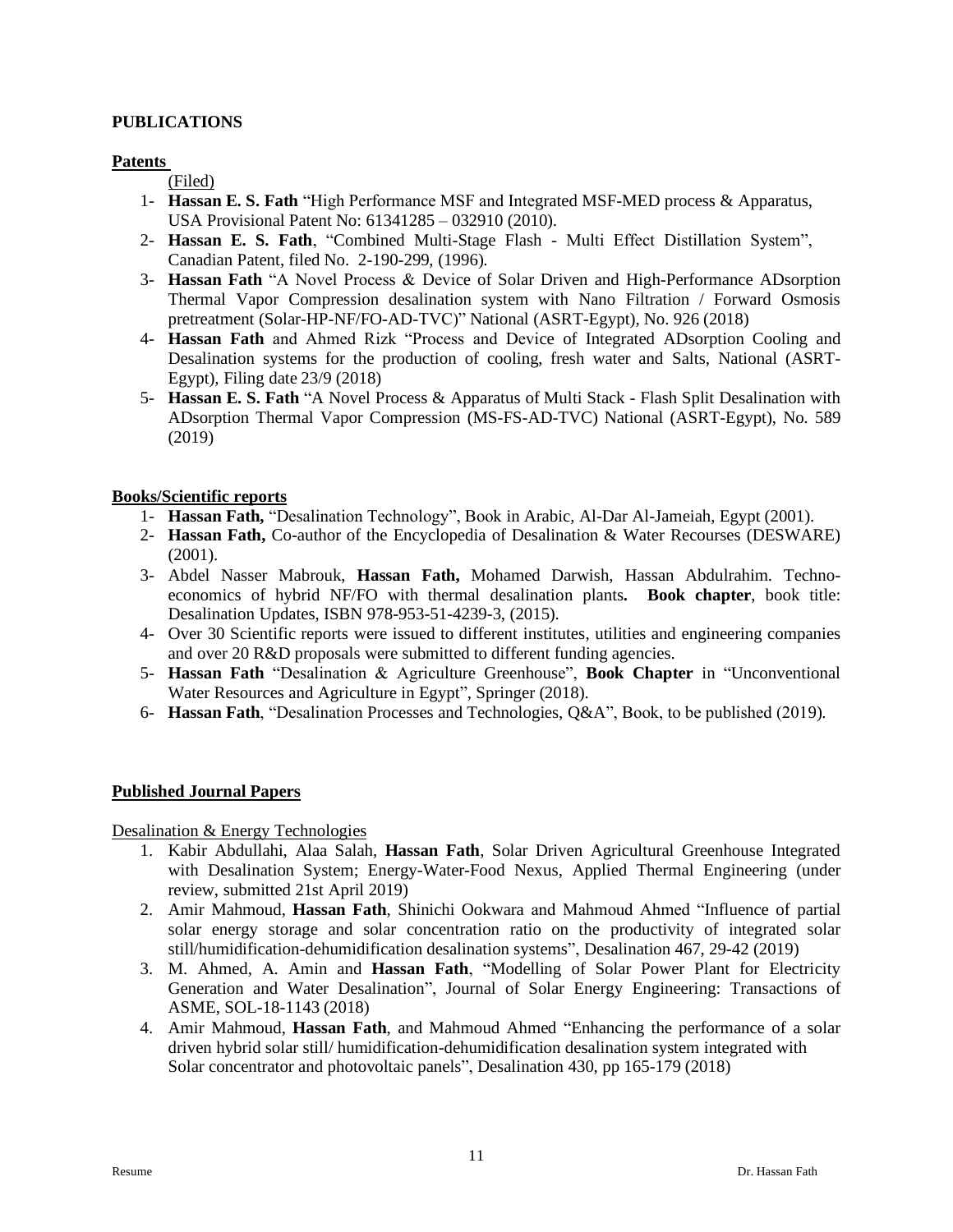- 5. Ashraf Hassan, **Hassan Fath**, "Solar Driven Dual-purpose plant with Hybrid Desalination System for Harsh Desert Farms", Desalination and Water Treatment Journal, (2017) doi:10.5004/dwt.2017.21384.
- 6. Alaa H. Salah, Gasser E. Hassan, **Hassan Fath,** Mohamed Elhelw and Samy Elsherbiny" Analytical Investigation of Different Operational Scenarios of a Novel Greenhouse Combined with Solar Stills", Applied Thermal Energy, V 122, pp 297-310 (2017).
- 7. Alaa H. Salah, Gasser E. Hassan, Mohamed Elhelw, **Hassan Fath**, Samy M. Elsherbiny, "Performance Improvement of Roof Transparent Solar Still Coupled With Agriculture Greenhouse", Journal of Renewable Energy and Sustainable Development (RESD) Vol 3 Issue 1, Feb (2017) - ISSN 2356-8518, [http://dx.doi.org/10.21622/RESD.2016.02.2.096.](http://dx.doi.org/10.21622/RESD.2016.02.2.096)
- 8. M. K. Mansour and **Hassan Fath**, "A new and practical epsilon-NTU correlation for the humidification process under different Lewis number", Desalination, No. 395, pp 72–78, (2016).
- 9. Gasser E. Hassan, Alaa H. Salah, Mohamed Elhelw, Amany Hassan, Khalid M. Saqr and **Hassan Fath**," Optimum Operational Performance of a New Stand-Alone Agricultural Greenhouse with Integrated-TPV Solar Panels", Solar Energy, V 136, pp 303-316 (2016).
- 10. Mohamed Al-Hamahmy, **Hassan E.S. Fath**, Khalil Khanafer, "Techno-economical simulation and study of a novel MSF desalination process", Desalination 386, pp 1–12 (2016).
- 11. A. Al Tarabsheh, I. Etier, **H. Fath**, A. Ghazal, H. Abu Tin, Y. Morci, M. Asad, A. El Haj, "Performance of Photovoltaic Cells in Photovoltaic Thermal (PVT) Modules", J of IET Renewable Power Generation doi: 10.1049/iet-rpg.2016.000, 1www.ietdl.org (2016),
- 12. Ahmed Ghazy and **Hassan E.S. Fath**, "Novel solar desalination system of combined solar still and humidification-dehufmidification unit", Heat & Mass Transfer Heat Mass Transfer, DOI 10.1007/s00231-016-1761-1 (2016),
- 13. Adewale Giwa, **Hassan Fath** and Shadi Hasan "Humidification-Dehumidification desalination process driven by photovoltaic thermal energy recovery (PV-HDH) for small-scale sustainable water and power production", Desalination, 377 pp 163–171(2016),
- 14. Ashraf S. Hassan, **Hassan E.S. Fath**, Mohamed Darwish, Hassan Abdulrahim "Dynamic performance of vacuum membrane distillation system", J. of Desalination and Water Treatment, pp 1-10 (2015) (doi: 10.1080/19443994.2015.1099330)
- 15. Abdelnaser Mabrouk and **Hassan Fath** "Technoe-conomic study of a Novel Integrated Thermal MSF- MED Desalination Technology", Desalination, V. 371, pp 115–125, Ms. No. DES-D-15- 00306R2 (2015).
- 16. M. Khamis Mansour, M. A. Qassem, and **Hassan Fath**, "CFD Analysis of Vapor Flow and Design Improvement in MED Evaporation Chamber", Desalination & Water Treatment Journal, pp 1-14 (2014).
- 17. Isam Janajreh, Dana Suwwan, and **Hasan Fath**, "Numerical Simulation of the Flow in the Direct Contact Membrane Distillation Flow", International Journal of Sustainable Water and Environmental Systems (SWES), V5, issue 2 (2014).
- 18. G. Iaquaniello, A. Salladini, A. Mari, A.N. Mabrouk, **H.E.S. Fath,** "Concentrating solar power (CSP) system integrated with MED–RO hybrid desalination", Desalination, Vol 336 pp 121-128 (2014).
- 19. **Hassan Fath**, Nikita Jayswal and Abdul Qadir, "Novel Standalone Multiple Effect Direct Solar Distillation System", Desalination and Water Treatment, Vol. 51, pp 1319-1326, (2014).
- 20. Mohamed A. Sharaf Eldeana and **H. E. Fath**, "Exergy and thermo-economic analysis of solar thermal cycles powered multi-stage flash desalination process", Desalination and Water Treatment, pp 1–18 (2013).
- 21. Stephen Fadeyi, Iman Ustadi, **Hassan Fath,** Mohammad R. M. Abu-Zahra" Evaluation of CO2 Post Combustion Capture Integration with Combined Cycle Power and Desalination Co-Generation Plant", Energy Procedia 37, pp 2595 – 2601(2013).
- 22. I. Janajreh, A. Hasania, and **Hassan Fath**, "Numerical Simulation of Vapor Flow and Pressure Drop across the Demister of MSF Desalination Plant", Energy Conversion and Management,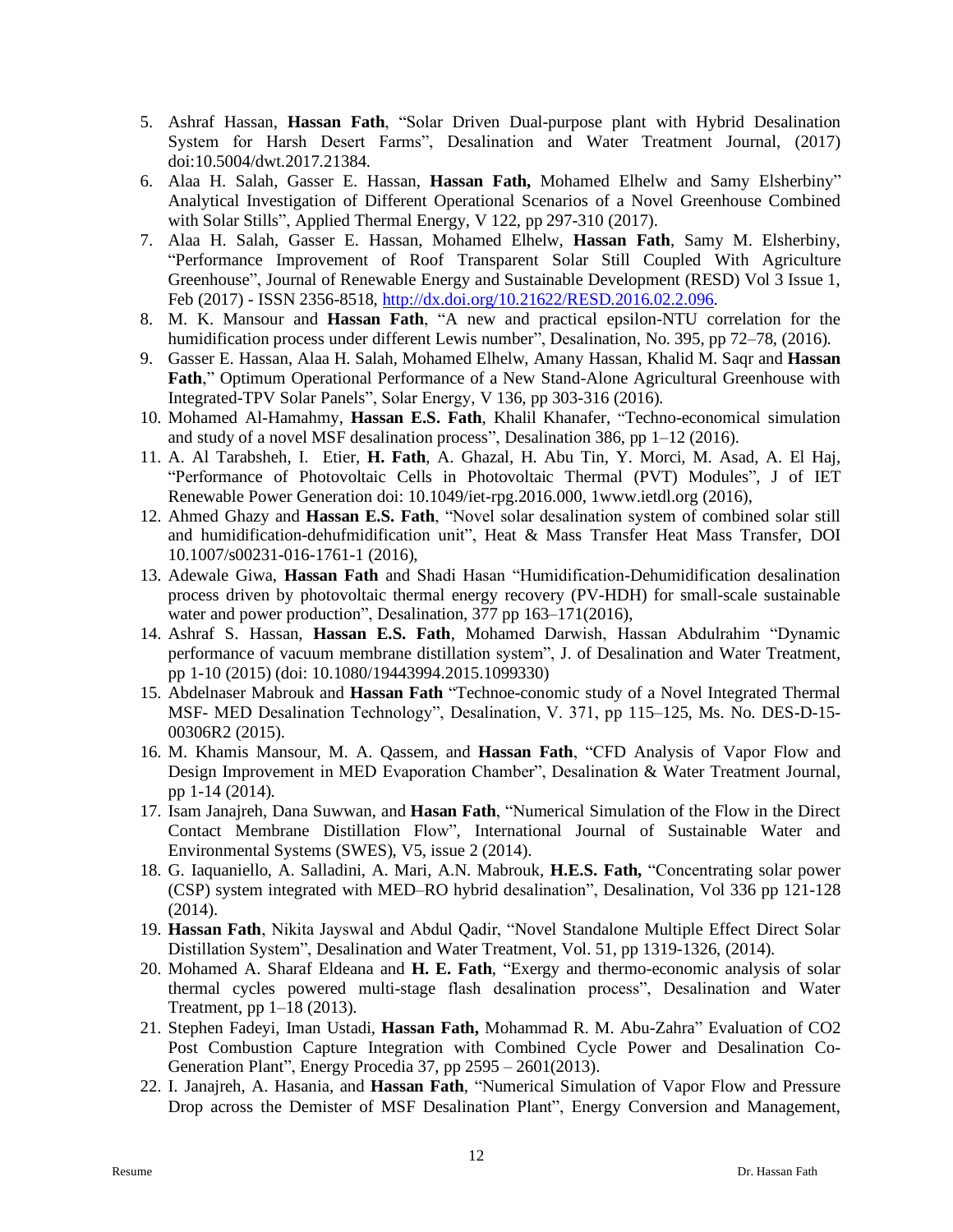ECM. Vol. 65, pp 793-800 (2013), ISSN 0196-8904, [http://dx.doi.org/10.1016/j.enconman.2012.03.01](http://dx.doi.org/10.1016/j.enconman.2012.03.011)

- 23. Qammar Ziab, **Hassan Fath**, *"*Application of carbon nano-materials (CNMs) in desalination and pre-treatment processes", Desalination and Water Treatment, vol. 51, pp 627-636 (2013).
- 24. Ashraf S. Hassan and **Hassan Fath**, "Review and Assessment of the Newly Developed MD for Desalination", Desalination and Water Treatment, vol. 51, pp 574-585 (2013).
- 25. Karim Mousa, Ali Diabat and **Hassan Fath,** "Optimal design of a hybrid solar-wind power to drive small-size reverse-osmosis desalination plant", Desalination & Water Treatment Journal, vol. 51, pp 3417- 3427 (2013).
- 26. Abdel Nasser A. Mabrouk and **Hassan Fath** "Experimental Study of High Performance hybrid NF-MSF Desalination Pilot Test Unit driven by Renewable Energy", Desalination and Water Treatment, DOI:10.1080/19443994.2013.773860. (2013).
- 27. **Hassan Fath,** Toufic Mezher and Ashraf Sadik, "Present and Future Trend in Desalinated Water Production and Energy Consumption in GCC Countries", International Journal of Thermal Engineering and Environment (IJEE), Volume 5, No. 2, 155-166 (2013).
- 28. M. K. Mansour and **Hassan Fath;** "Comparative study for different Demister Location in Multi Stage Flash (MSF) Flash Chamber (FC)", journal of Desalination and Water Treatment, pp 1-15, (2013).
- 29. Badr Bin Ashoor, **Hassan Fath,** Wolfgang Marquardt, Adel Mhamd "Dynamic modeling of direct contact membrane distillation processes", Computer Aided Chemical Engineering, Volume 31, Pages 170–174, (2012); 11th International Symposium on Process Systems Engineering.
- 30. M. K. Mansour and **Hassan Fath**, "Numerical Simulation of Flashing Process in MSF Flash Chamber", Desalination and Water Treatment, iFirst, pp 1-13, (2012).
- 31. Abdel Nasser A. Mabrouk and **Hassan Fath** "Techno-economic analysis of hybrid high performance MSF desalination plant with NF membrane", Desalination & water Treatment, pp 1- 13 (2012). <http://dx.doi.org/10.1080/19443994.2012.714893>
- 32. Aiman E. Al-Rawajfeh, **Hassan Fath,** and A. Naser Mabrouk, "Integrated Salts Precipitation (SP) and Nano Filtration (NF) As Pre-treatment of Multi Stage Flash (MSF) Desalination System". Heat Transfer Engineering, paper No. 6109, 33 (2012), (DOI: 10.1080/01457632.2011.562776),

[\(http://www.tandfonline.com/action/showAxaArticles?journalCode=uhte20\)](http://www.tandfonline.com/action/showAxaArticles?journalCode=uhte20).

- 33. T. Mezher, **Hassan Fath**, Z. Abbas and A. Khaled; "Techno-economic Assessment and Environmental Impacts of Desalination Technologies", *Desalination Journal*, Vol. 266, n1-3, pp. 263-273 (2011).
- 34. Muhammad Tauha Ali, **Hassan Fath** and Peter R. Armstrong, "A comprehensive technoeconomical review of indirect solar desalination", Renewable and Sustainable Energy Reviews, pp 4187–4199, 15 (2011)
- 35. A. Mabrouk, Nafey A. S., and **Hassan Fath**, "Steam, Electricity and Water Costs Evaluation of Power Desalination Co-Generation Plants", Desalination & water Treatment, Vol. 22, pp 1-9 (2010).
- 36. **Hassan Fath** and M. Ismail, " An Online Cleaning System to Reduce Demister Fouling in MSF Sidi Krir Desalination Plant, 2 x 5000 m<sup>3</sup>/day", Desalination, Vol. 220, issue 1-3, 252-257 (2008).
- 37. A. Mabrouk, Nafey A. S. and **Hassan Fath**, "Thermo economical Design of a Multi Effect Evaporation – Mechanical Vapor Compression (MEE-MVC) Desalination Process", Desalination, Vol. 230, Issues 1-3, pp 1-15 (2008).
- 38. Elsafty A. F., **Fath H. E. S.**, Amer A. M. "Mathematical Model for a New Solar Desalination System", Energy Conversion & Management, Vol. 49, pp 3331-3337, (2008).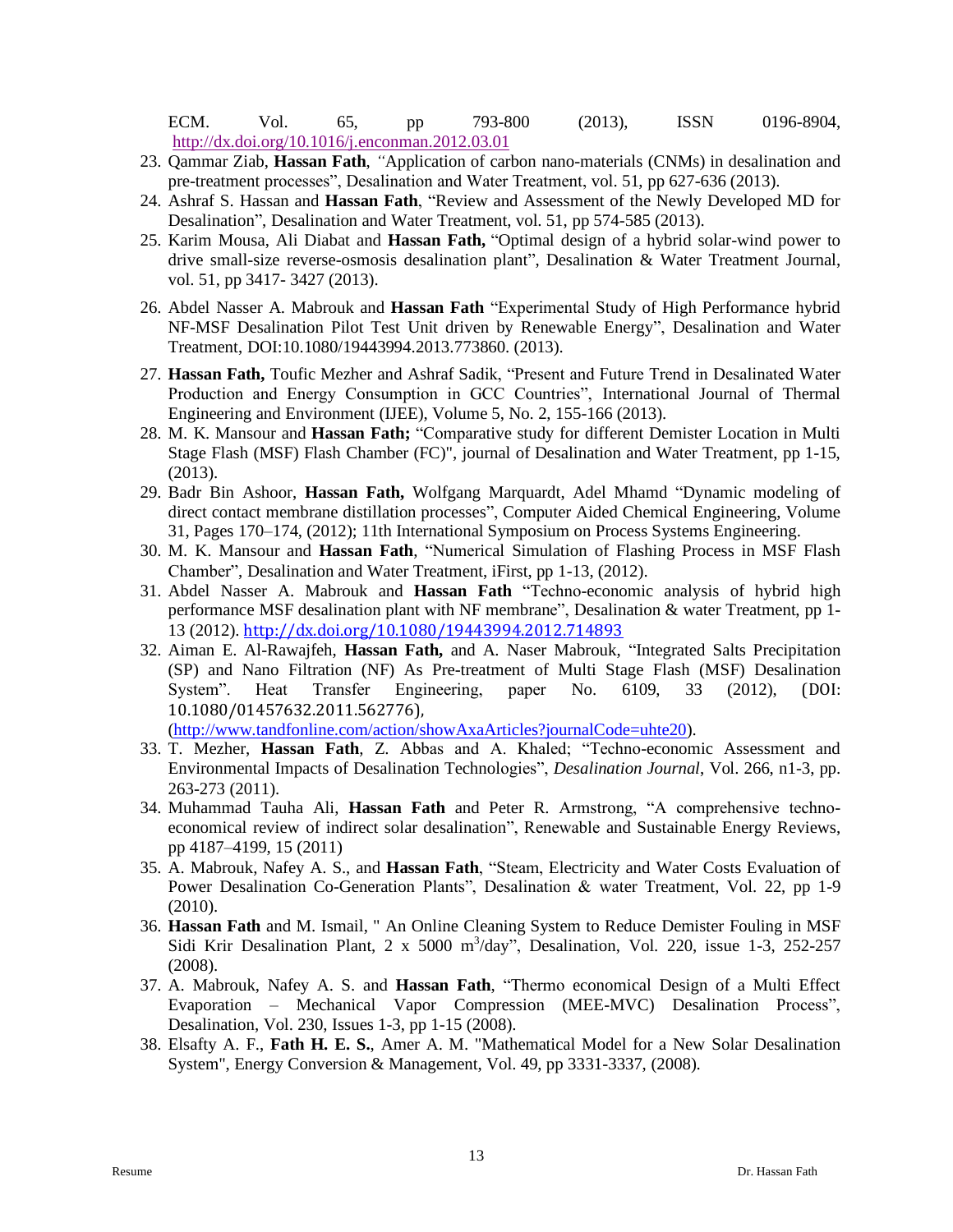- 39. **Hassan Fath**, S. Elsherbiny, A. Hassan, M. Rommel, M. Wieghaus, J. Koschikowski and M. Vatansever, "PV and Thermally Driven Small-Scale, Stand-Alone Solar Desalination System with very Low maintenance Needs", Desalination, Vol. 225, issue 1-3, pp 58-69 (2008).
- 40. A. Mabrouk, Nafey A. S., **H. E. S. Fath**, "Thermo-economic analysis of some existing Desalination Processes", Desalination, 205, 354-373 (2007).
- 41. A. Mabrouk, Nafey A. S., **H. E. S. Fath**, "Analysis of a new design of a Multi Stage Flash Mechanical Vapor Compression Desalination Process", Desalination, 204, 482-500 (2007).
- 42. El-Fiqi, N. Ali, H. El-Dessouky, **Hassan Fath** and M. El-Hifni, "Flash Evaporation in a Superheated Water Liquid Jet", Desalination, 206, 311-321 (2007).
- 43. S. Elsherbiny, **Hassan Fath**, and M. Haseeb, "Heat Transfer in Finned Annuls Concentric Tubes", Fac. Of Eng., Alexandria University Journal (2007).
- 44. Samy M. El-Sherbiny, **Hassan E. S. Fath** and M. Y. Haseeb "Laminar natural convection in airfilled concentric horizontal annuli with a radial fin ", Alexandria Univ. Journal, (2006).
- 45. Nafey A. S., **H. E. S. Fath**, A. A. Mabrouk, "Thermo-economic Investigation of Multi Effect Evaporation (MEE) and Hybrid Multi Effect Evaporation – Multi Stage Flash (MEE – MSF) Systems", Desalination, 201, 241-254 (2006).
- 46. Nafey A. S., **H. E. S. Fath**, and A. A. Mabrouk, "Exergy and Thermo-Economics Evaluation of MSF process Using a New Visual Package", Desalination, 201, 224-240 (2006).
- 47. Nafey A. S., **Hassan Fath**, A. and A. Mabrouk, "A New Visual for the design & Simulation of Desalination Processes", Desalination, 194, 281-296 (2006).
- 48. **Hassan Fath,** Fatma El-Shall, G. Vogt and U. Seibert "A Sand Alone Complex for the Production of Water, Food, Electrical power & Salts for the sustainable development of small communities in remote areas", Desalination, Vol. 183, issues 1-3, pp 13-22 (2005).
- 49. Radwan A. and **Hassan Fath,** "Thermal Performance of Greenhouse with Built-in Solar Distillation System: Experimental Study", Desalination, Vol. 181, 1-3, 5, 193-206 (2005).
- 50. Hassan E. S. Fath, F. Al-Khaldi & B. Abo-Sharkh, "Numerical Simulation and analysis of a Patented Desalination & Power Co-Generating Cycle", Desalination, Vol. 169, pp 89-100 (2004).
- 51. **Hassan Fath**, S. Elsherbiny and A. Ghazy "A Naturally Circulated Humidifying/Dehumidifying Solar Still with a Built-in Passive Condenser", Desalination, Vol. 169, pp 129-149 (2004).
- 52. **Hassan Fath** and K. Y. Abdelrahman "Micro Climatic Environmental Conditions inside Greenhouses with Built-in Solar Distillation System", Desalination, Vol. 171/3, pp 267-287  $(2004)$ .
- 53. Nafey A. S., H. **E. S. Fath**, S. O. El-Hlaby and Soliman A. M., "Solar Desalination Using Humidification-Dehumidification Processes (I) A Numerical Investigation", Energy Conversion & Management, Vol. 45, pp 1241-1261 (2004).
- 54. Nafey A. S., **H. E. S. Fath**, S. O. El-Hlaby and Soliman A. M. "Solar Desalination Using Humidification-Dehumidification Processes (II) An Experimental Investigation", Energy Conversion & Management, Vol. 45, pp 1263-1277 (2004).
- 55. **Hassan E S. Fath**, S. Elsherbiny and A. Ghazy "Transient Analysis of a New Humidification-Dehumidification Solar Still", Desalination, Vol. 155, pp 187-203 (2003).
- 56. **H. E. S. Fath**, M. El-Sammanoudy, K. Fahmy, and A. Hassabou "Thermal-Economic Analysis and Comparison between Pyramid-Shaped and Single-Slopped Solar Still Configurations", Desalination, Vol. 159, pp 69-79 (2003).
- 57. Hassab M. A., Elsherbiny S. M., **Fath H. E**., and Mansour M. K. "Thermal Analysis of Air-Cooled Condensers of Water Chillers", Alexandria Engineering Journal, Vol. 42 No. 4, pp 371- 380 (2003).
- 58. **Hassan E.S. Fath** and H. M. Hosny "Thermal Performance of a Single Slopped Basin Still with Inherent Built-in Additional Condenser", Desalination Journal, Vol. 142, pp 19-27 (2002).
- 59. **Hassan E. S. Fath** and Ahmad Ghazy, "Solar Distillation Using a Single Stage Humidification-Dehumidification Method", *Desalination* Journal, Vol. 142, pp 119-127 (2002).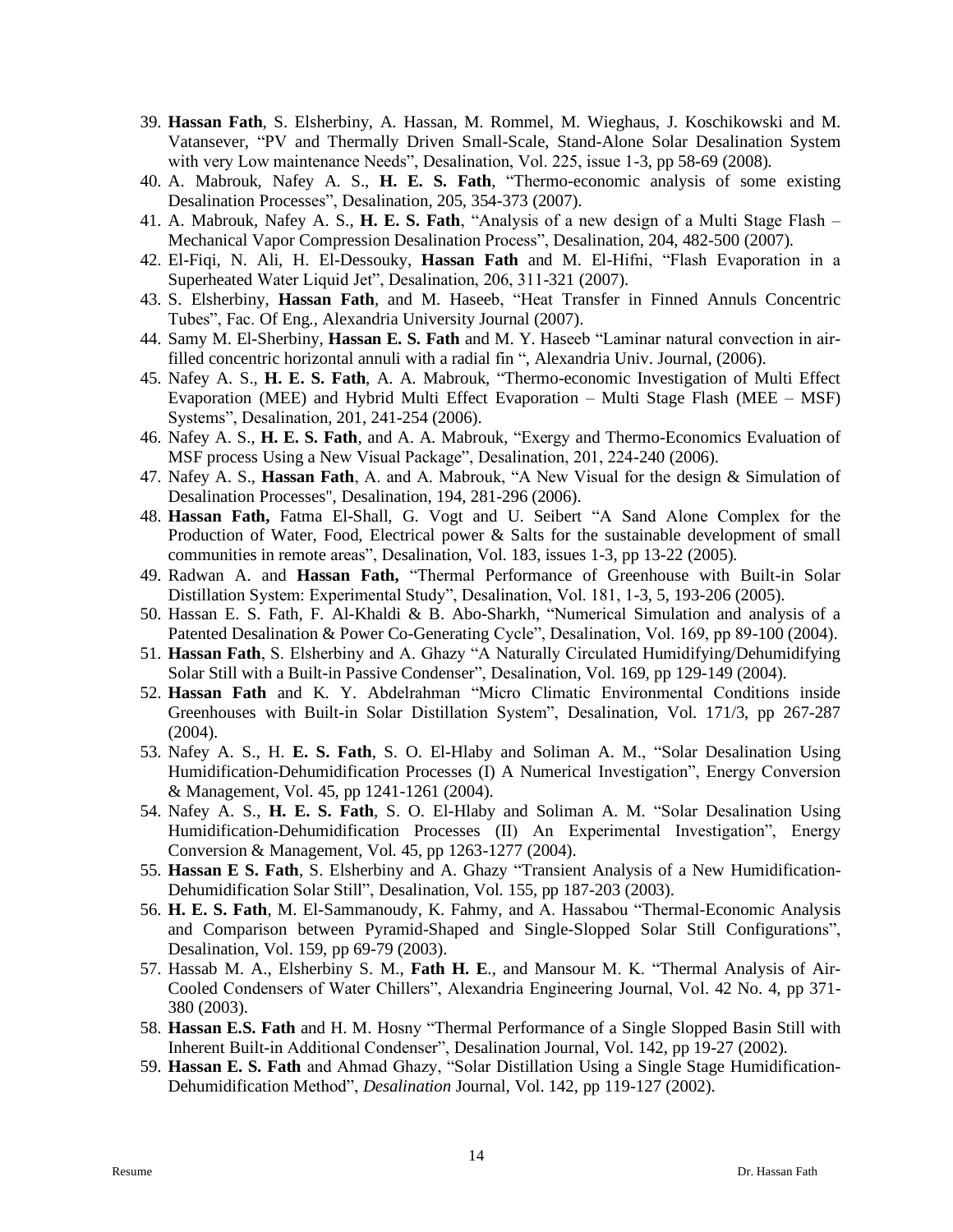- 60. **Hassan E. S. Fath,** "Solar Distillation A Promising Alternative for Fresh Water Provision with Free Energy, Simple Technology, and Clean Environment", *Desalination*, Vol. 116, pp 45-56 (1998).
- 61. **Hassan E. S. Fath,** "The Non-Equilibrium Factor and Flashing Evaporation Rate Inside the Flash Chamber of a Multi Stage Flash (MSF) Desalination Plant", Desalination, Vol. 114, pp 277-287 (1997)
- 62. **Hassan E. S. Fath,** "High Performance of A Simple Design Two Effect Solar Distillation Unit" Desalination Journal, Vol. 107, pp 223-233 (1996).
- 63. S. M. Elsherbiny and **Hassan E.S. Fath**, "Performance of Diffusion Stills Under Egyptian Climatic Conditions", Int. J. Of Solar Energy, Vol. 16, pp 1-12 (1995).
- 64. **Hassan E. S. Fath**, "Thermal Performance of a Simple Design Solar Air Heater with Built-in Thermal Energy Storage System". Energy Conversion & Management, Vol. 36, No. 10, pp 989- 997 (1995).
- 65. **Hassan E. S. Fath,** "Transient Analysis of Thermo-siphon Solar Air Heater with Built-in Latent Heat Thermal Energy Storage System", Renewable Energy, Vol. 6, No. 2, pp 119-124 (1995).
- 66. **Hassan E.S. Fath,** "Transient Analysis of Naturally Ventilated Greenhouse with Built-in Solar Still and Waste Heat & Mass Recovery System", Energy Conversion & Management, Vol. 35, No. 11, pp 955-965 (1994).
- 67. **Hassan E.S. Fath** and M. Khodher "Natural Convection Heat Transfer in Horizontal Annulus with an Open Trough: Black Body Solar Energy Receiver ", Energy Conversion & Management, Vol. 35, No. 11, pp 985 - 990 (1994). Also, International Communications in Heat & Mass Transfer, Vol. 20, No. 5, pp 729- 736 (1993).
- 68. S. M. Elsherbiny and **Hassan E.S. Fath**, "Solar Distillation under Climatic Conditions of Egypt ", Int. J. of Renewable Energy, Vol. 3, No. 1, pp 61-65 (1993).
- 69. **Hassan E. S. Fath**, "Development of a New Passive Solar Fan for Ventilation of Greenhouse in Hot Climate", Int. J. of Solar Energy, Vol. 13, No. 4 (1993).
- 70. **Hassan E.S. Fath,** "Heat Exchanger Performance for Latent Heat Thermal Energy Storage", Energy Conversion & Management, Vol. 31, No. 2, pp 149-155 (1991).
- 71. **Hassan E.S. Fath** and S. M. Elsherbiny, "Effect of Adding a Passive Condenser on Solar Sill Performance", Int. J. of Solar Energy, Vol. 11, pp. 73-89 (1991).
- 72. **Hassan E.S. Fath,** "Diesel Engine Waste Heat Recovery for Drying of Clay Minerals ", J. of Heat Recovery System & CHP, Vol. 11, No. 6, pp 573-579 (1991).
- 73. **Hassan E.S. Fath** and M. A. Hussein, "Moderator Circulation in CANDU Reactors: An Alternative Approach for the Tube Matrix Simulation ", Nuclear Technology, Vol. 88, No. 3, pp 307-318 (1989).
- 74. S. M Elsherbiny, **Hassan E.S. Fath** , and G. Refai, "Numerical Study of Natural Convection in Vertical and Inclined Air Layers ", J. of Modeling & Simulation, Vol. 19, No. 2, pp 35-40 (1988).
- 75. **Hassan E.S. Fath,** "Periodic Natural Convection Inside Large Dimensions Enclosures", the Alex. Eng. Univ. Journal, Vol. 27, No. 4, pp 21-32, Alexandria, Egypt (1988).
- 76. **Hassan E. S. Fath,** "Heat Transfer during the Solidification of Latent Heat Energy Storage Material", Alex. Eng. Journal, Alex Univ., Alexandria, Vol. 27, No. 4, pp 47-60 (1988).
- 77. **Hassan E.S. Fath,** "Numerical Study of Transient One-Dimensional Blow down Problem: Technique Development", Alex. Engineering Journal, Faculty of Engineering, Alexandria University, Volume 27, No. 2, pp 95-110 (1988).
- 78. **Hassan E. S. Fath,** "Improvement of CANDU-1000 MWe Power Cycle by Moderator Heat Recovery", J. of Heat Recovery Systems & CHP, Vol. 8, No. 5, pp 393 -399 (1988).
- 79. **Hassan E.S. Fath** and S. T. Ahmed, "Experimental Study of Naturally Circulated Hot Water Solar System", Alex. Engineering Journal, Faculty of Engineering, Alexandria University, Volume 27, No. 4, pp 33-46 (1988).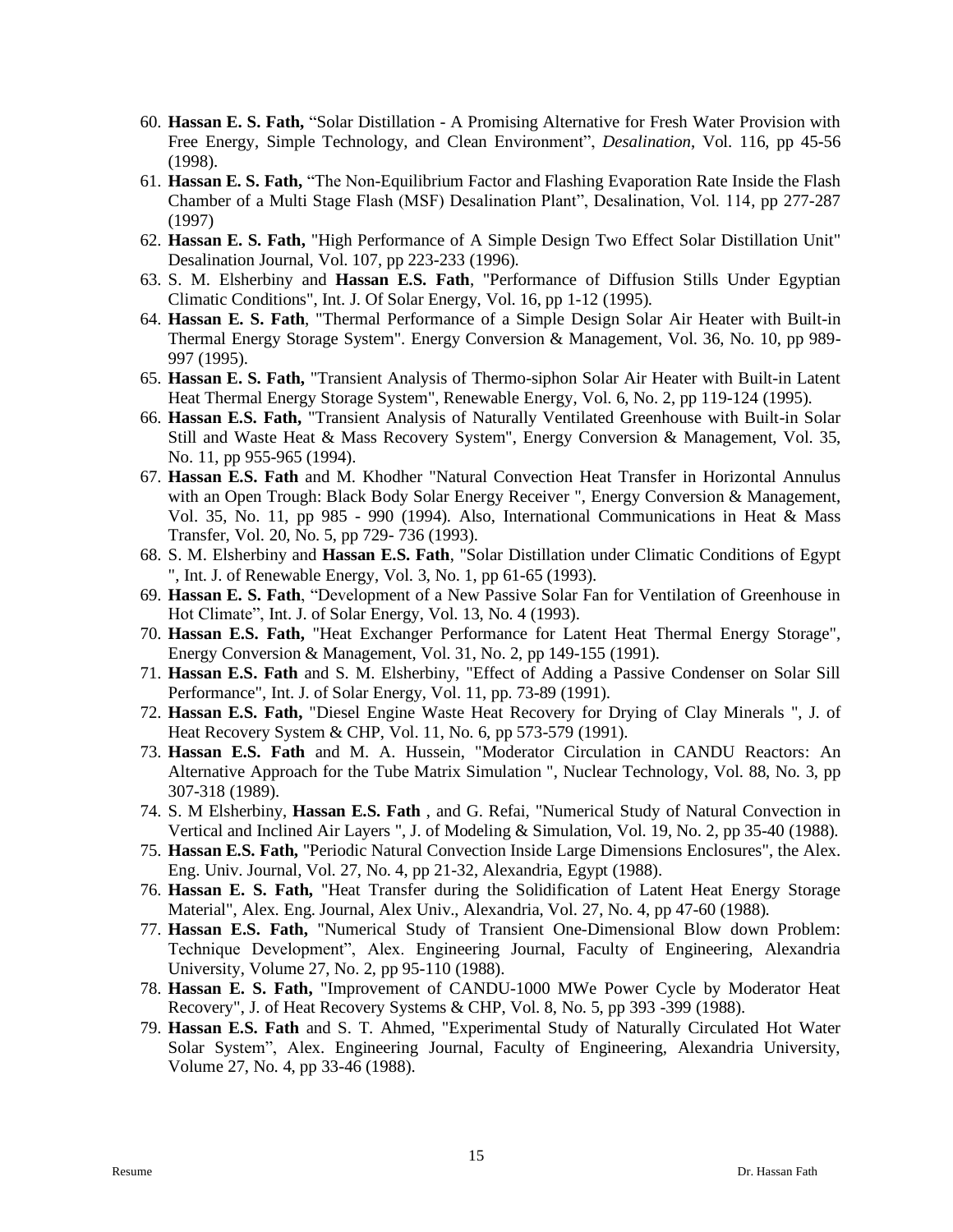- 80. **Hassan E.S. Fath,** "Natural Convection Heat Transfer across Moderate Aspect Ratio Flat Plate Solar Collector", Alex. Engineering Journal, Faculty of Engineering, Alexandria University, Volume 27, No. 2, pp 111-126 (1988).
- 81. **Hassan. E.S. Fath** and H. H. Hashem, "Waste Heat Recovery of DURA-IRAQ Oil Refinery and Alternative Cogeneration Energy Plant", J. of Heat Recovery System & CHP, Vol. 8, No. 3, pp 265-270 (1988).
- 82. **Hassan E. S. Fath** and H .H. Hashem. "Energy Use and Efficiency in the Arab Countries ", Int. J. of Energy, Vol. 13, No. 12, pp 861-870 (1988).
- 83. **Hassan E.S. Fath,** "Bubble Dynamics In Confined Spaces: Effect on Heating Surface", Transaction of the Canadian Society for Mechanical Engineering (CSME), Vol. 11, No. 4, pp 221-227 (1987).
- 84. **Hassan E.S. Fath** and K. M. Alsabti," Numerical Study of High Rayleigh Number Natural Convection inside Rectangular Cavities", the Bulletin of the Faculty of Engineering, Alexandria University, Volume 24/25, pp 715-731 (1987).
- 85. **Hassan E.S. Fath** and S. T. Ahmad," Moderator Heat Recovery of CANDU Reactors", J. of Heat Recovery Systems, Vol. 6, No. 6, pp 477-482 (1986).
- 86. **Hassan Fath**, Ahmed El-Gammal and M. Hussein, "Numerical Technique for the Periodical of Transient Flow Field Inside Cavities with Internal Solid Obstacles", the Bulletin of the Faculty of Engineering, Alexandria University, Volume XXIV, (1985).
- 87. R. L. Judd and **Hassan E.S. Fath**," Influence of System Pressure on Micro Layer Evaporation Heat Transfer", J. of Heat Transfer, Vol. 100, No. 1, Feb. (1978).
- 88. **Hassan E.S. Fath** and M. A. Hussein," Combined Free and Forced Convection Inside the CANDU Reactor Vessel", the Bulletin of the Faculty of Engineering, Alexandria University, Volume XXIV, (1985).
- 89. **Hassan Fath,** "Departure from Nucleate Boiling in Confined Space and its Influence on Nuclear Reactor Safety" The Bulletin of the Faculty of Engineering, Alexandria University, Volume XXXIV, pp 13-41 (1985).

# **Conference Papers**

Desalination and Energy Technologies

- 90. Alaa Salah, **Hassan Fath,** A. Negm, Mohammad Akrami, Akbar Javadi "Modeling of a standalone, solar driven agriculture greenhouse integrated with Photo Voltaic /Thermal (PV/T) panels", 17th International Computing & Control for the Water Industry Conference, 1-4 September 2019, Exeter, United Kingdom
- 91. Alaa H. Salah and **Hassan E.S Fath,** Operational Performance modeling of solar Desalination: Case #1 "As built- solar driven MED unit with air cooled condenser" and Case #2 "Tri hybrid solar-power-desalination and cooling system", Desalination W/S, ICCEEE, E-JUST, Alex. (Egypt), July 17-18 (2019).
- 92. A. H. Salah, **H. E. Fath** and M. Gamal, "Operational Performance of Solar Driven Tri-Hybrid System for Electricity, Water and Cooling production", ICCEEE, E-JUST, Alex. (Egypt), July 17-18 (2019)
- 93. Alaa H. Salah, **Hassan Fath,** Abdelazim Negm, Mohammad Akrami, Akbar Javadi, "Modeling of a stand-alone, solar driven agriculture greenhouse integrated with Photo Voltaic /Thermal (PV/T) panels" CCWI, Exeter, United Kingdom, sept. (2019).
- 94. Kabir Abdullahi, Alaa H. Salah and **Hassan E.S. Fath,** "Transient performance of a Naturally Ventilated Sustainable Greenhouse Integrated with Desalination System" TMREES Conference Series: Technologies and Materials for Renewable Energy, Environment and Sustainability, 2019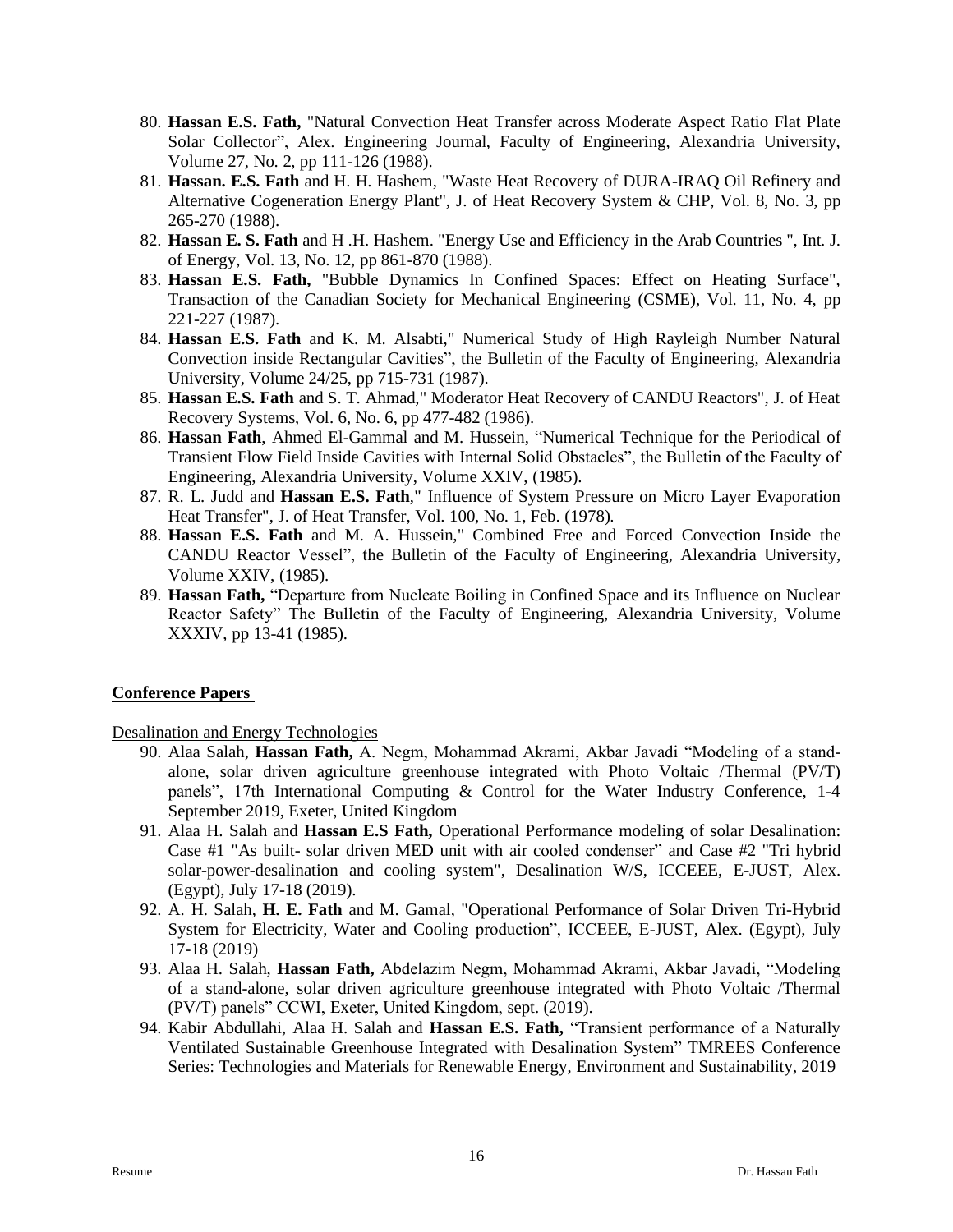- 95. Kabir Abdullahi, Alaa Salah, **Hassan Fath,** "CFD Micro Climatic Analysis of Sustainable Agricultural Greenhouse with Built-In Roof Solar Stills, The International Conference on Innovative Applied Energy (IAPE'19) Oxford United Kingdom 14 – 15 March 2019.
- 96. Ayman O. Abdelhay, **Hassan E. S. Fath**, Sameh A. Nada, Mohamed A. Sharaf "Thermodynamic Analysis of a Poly-generation System for Electrical Power, Cooling and Desalinated Water", 18th International Conference on Sustainable Energy Technologies (SET 2019)", Kuala Lumpur, Malaysia from August 20-22, (2019).
- 97. Mohamed Farahat, **Hassan Fath** and Mahmoud Ahmed, "Innovative Small-Scale Solar Driven Mechanical Vapor Compression Desalination System", Number: 99, 18th SET2019 conference, Kuala Lumpur, Malaysia from August 20-22, (2019).
- 98. Alaa H. Salah, **Hassan E. S. Fath**, Abdelazim Negm, Mohammad Akrami and Akbar Javadi ""Modeling of a stand-alone, solar driven agriculture greenhouse integrated with Photo Voltaic /Thermal (PV/T) panels", International Conference on Innovative Applied Energy (IAPE'19), Oxford city, United Kingdom; March 14-15, 2019, Web site: http://iape-conference.org/
- 99. **Hassan E.S. Fath**, Akbar A. Javadi, Mohammad Akrami, Raziyeh Farmani, Abdelazim Negm, Tapas Mallick, "A Novel stand-alone solar-powered agriculture greenhouse-desalination system; increasing sustainability and efficiency of greenhouses", International Conference on Innovative Applied Energy (IAPE'19), Oxford city, United Kingdom; March 14-15, 2019, Web site: <http://iape-conference.org/>
- 100. Hassan E. S. Fath, "Integration of Solar Energy, Desalination and agriculture Greenhouses" Regional Workshop on: Water-Energy-Food Nexus in MENA Region, Nov. 11-17, 2018 (Aswan-Egypt), Organized by EXCEED-DAAD-Germany
- 101. Hassan E. S. Fath, "The need of Material Development in Desalination" International Conference on Material Science and Engineering, ICMSE-RAC., 11 – 13 March 2018, E-JUST Egypt
- 102. Hassan E. S. Fath, "Introduction to Desalination Processes & Technologies", Renewable Energy Driven Hybrid Desalination System for Remote Areas Workshop, 27-28 March, 2018, The Royal Geographical Society (RGS), London, SW7 2AR, UK
- 103. Hassan Fath " The need of Material Development in Desalination" International Conference on Material Science and Engineering, ICMSE-RAC, 11 – 13 March 2018, E-JUST Egypt, [http://icmse-rac.ejust.edu.eg](http://icmse-rac.ejust.edu.eg/)
- 104. Hassan Fath " Introduction to Desalination Processes & Technologies", Renewable Energy Driven Hybrid Desalination System for Remote Areas, Workshop, 27-28 March, 2018, The Royal Geographical Society (RGS), London, SW7 2AR, UK
- 105. Hassan E. S. Fath, "Stand Alone Solar Driven Desalination Systems R&D", The 17th Arab International Conference on Material Science, 18-20 December 2017, Alexandria, Egypt.
- 106. Hassan Fath " Stand Alone Solar Driven Desalination Systems R&D", The 17th Arab International Conference on Material Science, 18-20 December 2017, Alexandria, Egypt
- 107. Alaa Saleh, Gasser Hassan, M. El-Helw, **Hassan Fath** and Samy Elsherbiny "Performance Improvement of Roof Transparent Solar Still Coupled with Agriculture Greenhouse", First International Conference, New Trands for Sustainable Energy, Pharos University, 1-3 October (2016)
- 108. Gasser Hassan, Alaa Saleh, **Hassan Fath** and M. El-Helw "Development of a Novel Solar Driven Agriculture Greenhouse: Self Sufficient of Energy and Irrigating Water", International Desalination Association (IDA) World Congress on Desalination and Water Reuse 2015/San Diego, CA, USA, REF: IDAWC15- Salah, August (2015)
- 109. A. A. Mabrouk, **H. S. Fath**, H. Abdulrahim, M. Darwish, "Viability of Hybrid Forward Osmosis and Multiple Effect Distillation (FO-MED) Desalination Plants", International Desalination Association (IDA) World Congress on Desalination and Water Reuse 2015/San Diego, CA, USA, REF: IDAWC15- Mabrouk, August (2015).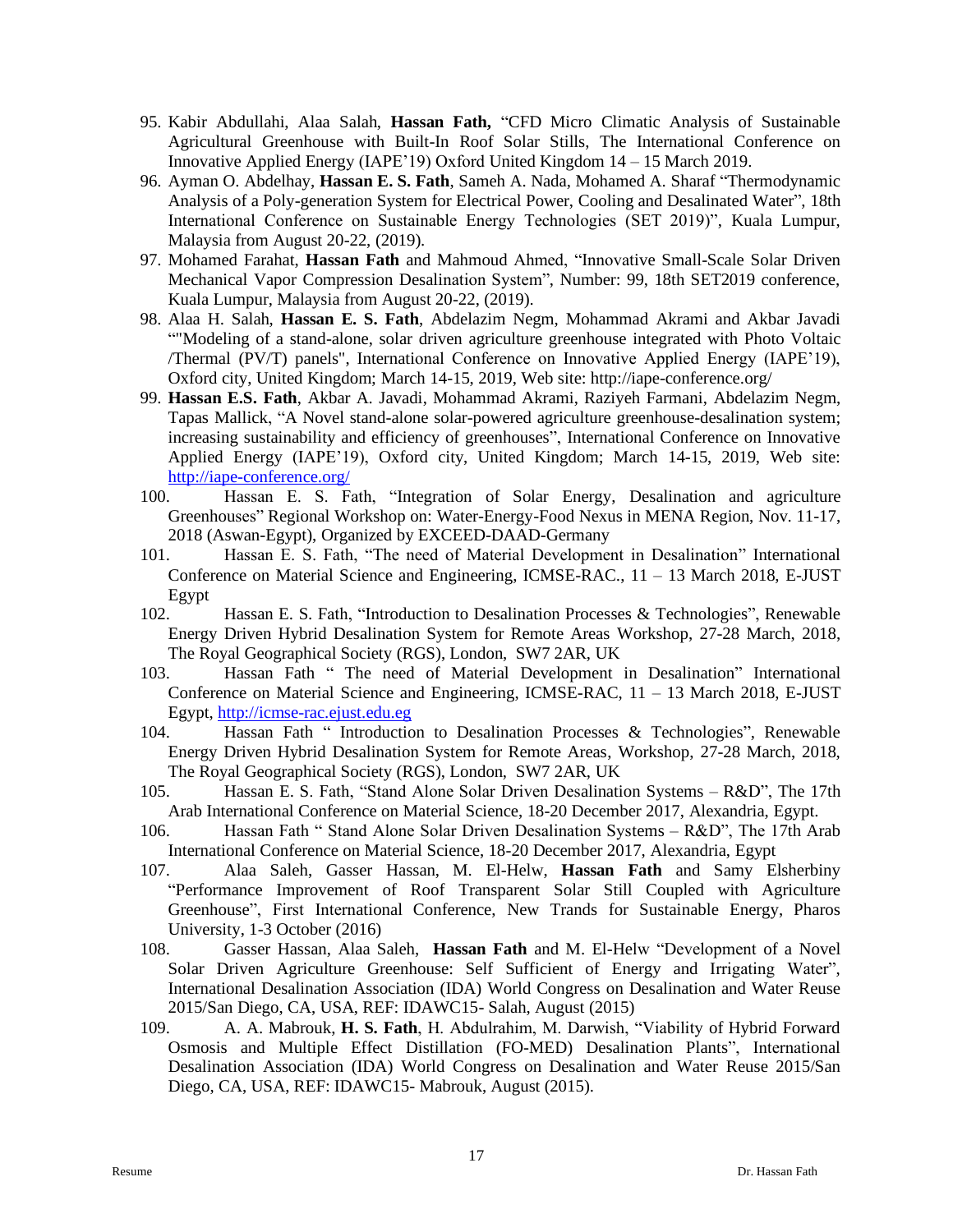- 110. Ashraf S. Hassan, **Hassan Fath**, "Transient and dynamic numerical study of solar driven direct contact membrane distillation process, REF: PA 167, Euro-Med 2015, Desalination for Clean Water and Energy, Palermo, Italy, 10–14 May 2015
- 111. Ashraf Hassan, Adel Sharif, Mohammed Darwish, **Hassan Fath**, Hassan Abdulrehim, "Vacuum membrane distillation: State of the art", REF: PA 76, Euro-Med 2015, Desalination for Clean Water and Energy, Palermo, Italy, 10–14 May 2015
- 112. Ashraf Hassan and Hassan Fath "Direct Contact Membrane Distillation: Water Conference, Singapore, 26-29 July, (2015),
- 113. Ashraf S. Hassan, Hassan E.S. Fath, Mohamed A. Darwish, "Thin-Channel behavior of Direct Contact Membrane Distillation Processes", Elsevier 2nd International Conference on Desalination Using Membrane Technology, 26-29 July 2015, Singapore.
- 114. Tarabsheh, I. Etier, H. Abu Tin, Y. Morci, M. Asad, A. El Haj, **H. Fath**, A. Ghazal, "Performance of Non-uniformly Cooled-PV modules", Presented in the International Conference on Water, Energy and Environment (ICWEE 2015), in Sharjah, (UAE) , 24-26 March 2015 .
- 115. Adewale Giwa, **Hassan Fath** and Shadi Hasan "Humidification De Humidification Desalination Process Driven by Photo Voltaic Thermal Energy Recovery (PV-HDH) for Small Scale Sustainable Water and Power Production", Presented in the International Conference on Water, Energy and Environment (ICWEE 2015), in Sharjah, (UAE) , 24-26 March 2015
- 116. Adewale Giwa and **Hassan Fath,** "Photo Voltaic Cooling and Thermal Energy Recovery for Desalination", IWTC – November 2013, Istambol (Turky).
- 117. Mozah Zeyoudi and **Hassan Fath, "**Techno-economic Feasibility of Renewable Energy Driven Agriculture Greenhouse-Desalination System: Self Sufficient of Energy & Irrigating water", IWTC – November 2013, Istambol (Turky).
- 118. Tesfaldet Yohannes and **Hassan Fath**, "Thermal Analysis of a Novel Agriculture Greenhouse: Self Sufficient of Energy and Irrigating Water", 24<sup>th</sup> Canadian Congress of Applied Mechanics, June 2-6 (2013).
- 119. Abdel-Nasser Mabrouk, **Hassan Fath**, Gaetano Iaquaniello and Annarita Salladini, " Simulation and Design of small MED Desalination Plant with Air Cooled Condenser driven by Concentrated Solar Power", The International Desalination Association World Congress on Desalination and Water Reuse 2013**,** October 20 – 25, 2013 Tianjin, China, REF: IDAWC/TIAN13-ExtAbstractCfPs
- 120. Awad, M, I. Janajreh, **Hassan Fath**, "Low Energy Direct Contact Membrane Distillation: Towards optimal flow configuration," Renewable and Sustainable Energy Conference (IRSEC), 2013 International, pp.471,476, 7-9 March (2013) doi: 10.1109/IRSEC.2013.6529673
- 121. Karim Mousa, Ali Diabat and **Hassan E. S. Fath**, Optimal design of a hybrid solar-wind power to drive small-size reverse-osmosis desalination plant, the 10th Conference of the Academy, Beirut, Lebanon, December 7-8, (2012).
- 122. **Hassan Fath,** Toufic Mezer and Ashraf Sadik, "Present and Future Trend in Desalinated Water Production and Energy Consumption in GCC Countries, the 10th Conference of the Academy, Beirut, Lebanon, December 7-8, (2012).
- 123. **Hassan Fath**, "Development of a Novel Integrated Green Complex for the Sustainable Living of Small Communities in Remote Areas", Presnted at the **Fulbright Academy** 7<sup>th</sup> Annual [Event on "Sustainable Cities, Sustainable Development",](http://www.fulbrightacademy.org/page/conference/index.v3page) 30 Sept – 3 Oct, Abu Dhabi (UAE), (2012).
- 124. Stephen Fadeyi, **Hassan Fath** and M. Abu Zahra "Evaluation of CO2 Post Combustion Capture Integration with Natural Gas Power Plant and Desalination Co-Generation Plant ", GHGT-11 conference, Japan,  $18<sup>th</sup> - 22<sup>nd</sup>$  November (2012).
- 125. Maitha Alkaabi, Raed Hashaikah and **Hassan Fath** "*Sulfated Cellulose: Preparation and Characterization",* International Workshop on Advanced Materials (IWAM) 2012, Ras Al Khaimah, UAE, 19<sup>th</sup> to the 21<sup>nd</sup> of February, (2012).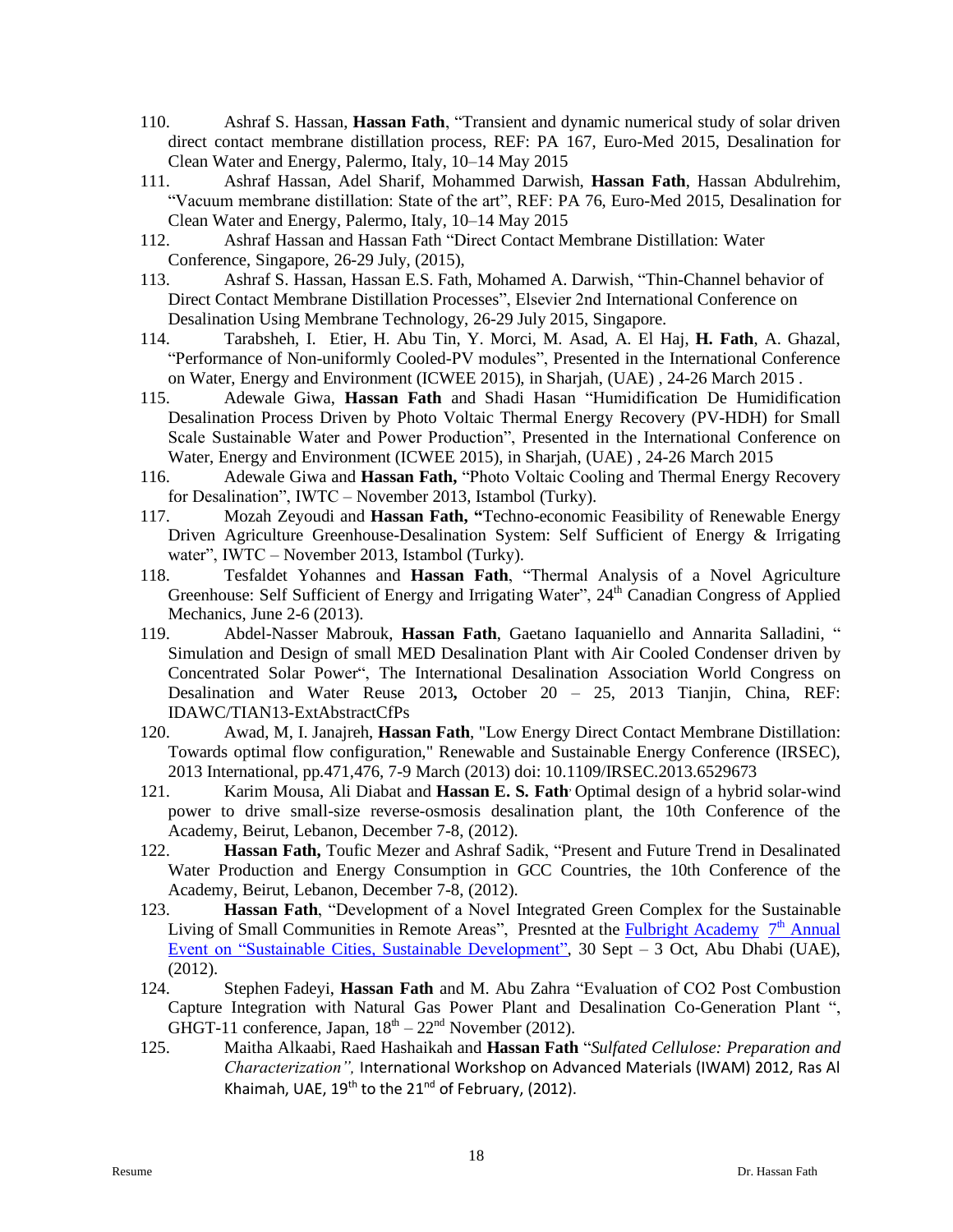- 126. I. Janajreh, **Hassan Fath**, and S.S. Raza, Thermal Performance of Solar-Distillation Integrated Greenhouse. 4th Jordanian IIR International Conference on Refrigeration and Air Conditioning (4th JIIRCRAC), Amman, Jordan10-12 September (2012)
- 127. Badr Bin Ashoor, **Hassan Fath**, Wolfgang Marquardt, Adel Mhamdi, "Dynamic modeling of direct contact membrane distillation processes", Proceedings of the 11th International Symposium on Process Systems Engineering, Singapore, 15-19 July 2012.
- 128. **Hassan Fath**, Nikita Jayswal and Abdul Qadir, "Novel Standalone Multiple Effect Direct Solar Distillation System", Desalination for the Environment Clean Water and Energy Conference and Exhibition, Barcelona, Spain, April 23–26, 2012.
- 129. Ashraf S. Hassan, **Hassan E.S. Fath**, "Newly developed membranes for desalination and pretreatment processes: comprehensive review and assessment, Desalination for the Environment Clean Water and Energy Conference and Exhibition, Barcelona, Spain, April 23–26, 2012.
- 130. Qammar Ziab, **Hassan Fath**, *"*Application of carbon nano-materials (CNMs) in desalination and pre-treatment processes", Desalination for the Environment Clean Water and Energy Conference and Exhibition, Barcelona, Spain, April 23–26, 2012.
- 131. A. Naser Mabrouk and **Hassan El-banna Fath**, "Techno-economic analysis of newly high-performance MSF with nano filtration pretreatment (NF-MSF-DM) for thermal desalination plants. Desalination for the Environment Clean Water and Energy Conference and Exhibition, Barcelona, Spain, April 23–26, 2012.
- 132. M. El-Hamahmy and **Hassan Fath,** "Numerical Study of New High-Performance MSF Configurations: MSF with Brine Extraction", IDA World Congress, Perth, Western Australia September 4-9, REF: IDAWC/PER11-107(2011),
- 133. Ashraf S. Hassan and **Hassan E.S. Fath,** "DYNAMIC PERFORMANCE OF MU EFFECT DISTILLATION PLANT, *IDA World Congress, Perth, Western Australia, IDAWC/PER11-088, September 4-9, 2011.*
- 134. **Hassan E.S. Fath** and Ashraf S. Hassan, TRANSIENT SIMULATION OF SOLAR DRIVEN MULTIPLE EFFECT DISTILLATION PLANT (SOLAR - MED), *IDA World Congress, Perth, Western Australia, REF: IDAWC/PER11-16,2 September 4-9, (2011).*
- 135. **Hasan Fath,** "Thermal Performance of Solar-Distillation Integrated Greenhouses: Self-Sufficient Energy and Irrigating Water Model", Energy and Water for Sustainable, Beirut - Lebanon, Dec. 1-4 (2011).
- 136. **Hassan E. S. Fath** "Stand Alone Integrated Complex, driven by Renewable Energy, For the Sustainable Development of small communities Living in Remote Areas", World Renewable Energy Congress, XI 2010, Abu Dhabi – UAE, 25-30 Sept. (2010)
- 137. Hasania, A. Imteyaz, I. Janajreh, **H. E. S. Fath**, "Numerical Simulation of Vapor Flow and Pressure Drop across the Demister of MSF Desalination Plant", the GCREEDER Proceedings, Amman, Jordan, (2011).
- 138. **Hassan E. S. Fath,** "Innovative Renewable Energy Driven High Performance MSF/MED Thermal Desalination System with Integrated NF/FO/ Salts Precipitator (SP) Pretreatment, Vapor Recycle and Cooling Tower Heat Sink; *A Joint R&D Project Proposal,* ARWADEX Conference, Riyadh (KSA), April 2010.
- 139. **Hassan E. S. Fath** and M. Ismail "Enhancing the performance of 2 x 5000 m<sup>3</sup>/day Sidi Krir MSF Desalination Plant", Proceedings of the EDS Conference, Greece, 22-25 April, Also Arab World Water (AWW), October issue (2007).
- 140. O. M. Al-Rabghi, M. Siddique, M. H. Beirutty and **Hassan E. S. Fath**, "Simulation of MSF Desalination Processes Using MATLAB GUI, 2(nd) Int. Conf. in Thermal Engineering Theory & Applications, Al-Ain – UAE, Jan. 3-6 (2006)
- 141. El-Bairouty M., **Hassan Fath,** Seddiqi M., and El-Rabghy O., "Design, Construction and Testing of an Experimental Educational MSF Desalination Unit", Proceeding of IDA Congress in Desalination & Water Reuse, Singapore, Sept. (2005).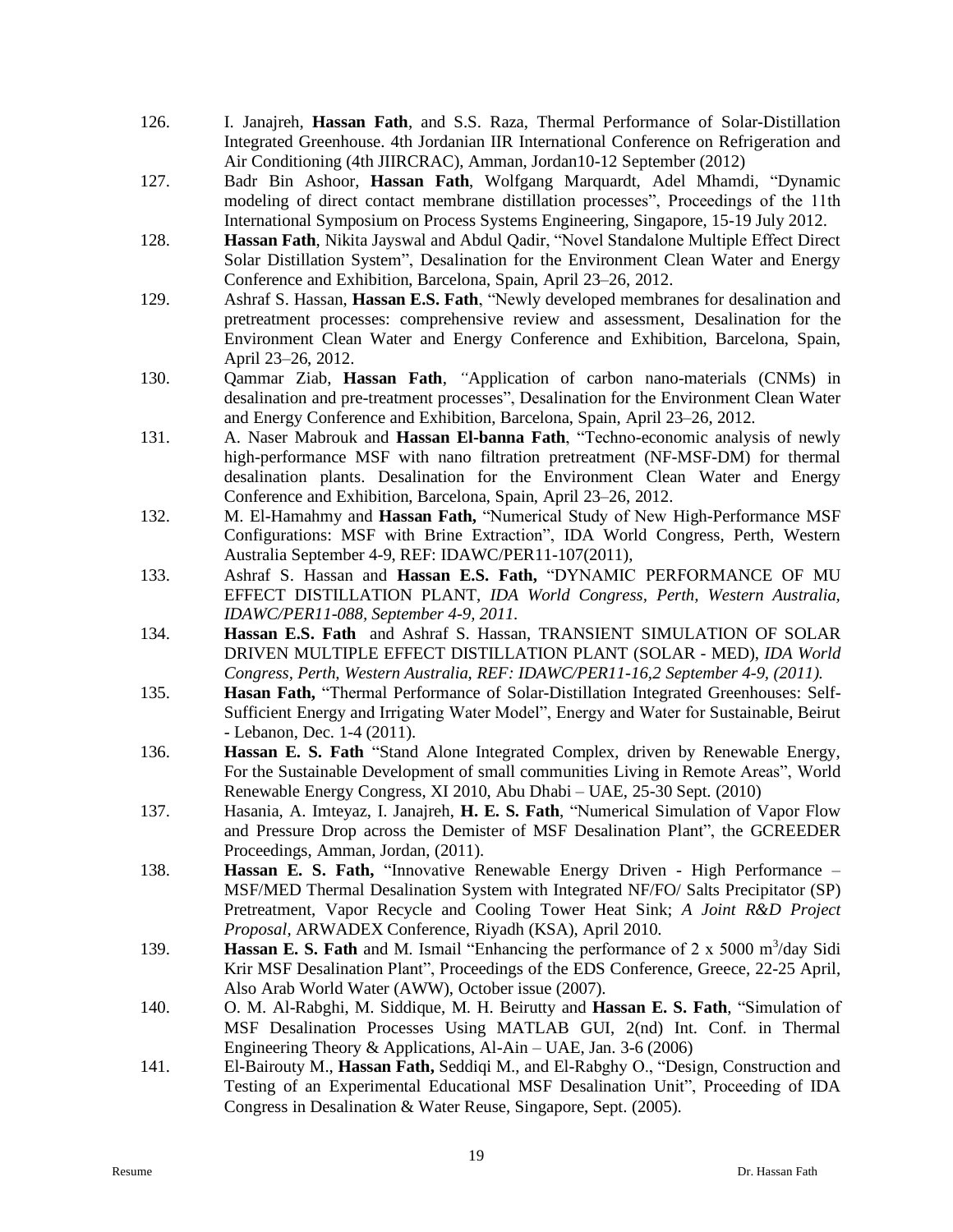- 142. **Hassan E. S. Fath** and M. Ismail "Operational Performance of 2 x 5000 m3/day MSF Sidi Krir Desalination Plant; Part I Enhancement of Chemical Cleaning & Brine Heater Condensate Process", Proceedings of the WSTA Sixth Gulf Water Conference, Riyadh, KSA, 8-12 March (2003).
- 143. **Hassan E.S. Fath,** M. Elsayed & M. Abd Alghany "Design & Performance of a Simple Multi Effect, Air Cooled Home Distiller", IDA World Congress, Manama, Bahrain March 8-13 (2002).
- 144. **Hassan E.S. Fath**, "Economical Assessment of Desalination Technologies" Proceedings of the Second Workshop on Desalination Technologies, Alex., Feb. (2001).
- 145. **Hassan E.S. Fath** and A. El-Shabrawy "Process Design of MSF Mini Desalination Units", proceedings of the Six<sup>th</sup> Int. Conf. Of Potable Water Management  $\&$  Water Treatment Technologies – AQUA-TEC 2001", Cairo, Egypt, Feb. (2001).
- 146. **Hassan E.S. Fath** and M. Amin "Technical, Performance & Economical Analysis of 2 x 2000 m3/day EDR Desalination Unit", proceedings of the Six(th) Int. Conf. Of Potable Water Management & Water Treatment Technologies – AQUA-TEC 2001", Cairo, Egypt, Feb. (2001).
- 147. **Hassan E. S. Fath,** "Desalination Technology: The Role of Egypt in the Region", proceedings of the Int. Conf. Of Desalination Policies & Strategies in Mediterranean Region, Santorin, Greece, June (2000).
- 148. **Hassan E. S. Fath**, "Improving the Performance of Multi Stage Flash (MSF) Desalination Plant", proceedings of the Int. IDA conf. In Desalination & Water Reuse, San Diego, USA, Sept. (1999).
- 149. **Hassan E. S. Fath**, "Long Term Analysis & Effect of Acid Cleaning Tests on The Performance of Multi Stage Desalination Units", Proceedings of the 4<sup>rd</sup> Int. Water Technology Conf., pp 87- 105, Alex., Egypt, March (1999).
- 150. **Hassan E. S. Fath,** "Technical Assessment of Solar Thermal Energy Storage Technologies" the sixth Arab Int. Solar Energy Conference, Oman, March 29 - April 1 (1998).
- 151. F. Al-Khaldi, **Hassan E. S. Fath** and B. Abo-Sharkh, "Technical Analysis & Evaluation of a Patented Combined Water Desalination & Power Generating Technology", Proceedings of the IDA World Congress, Madrid, Spain, pp 209-231, October 6-9 (1997).
- 152. **Hassan E. S. Fath,** " High Performance Of A Simple Design Two Effect Solar Distillation Unit" , Rewarded as one of the 'Best Essay', IDA World Congress, Abu Dhabi, UAE, Nov. 18-24 (1995).
- 153. **Hassan E.S. Fath,** S. M. Elsherbiny, and G. Refai,"Influence of Prandtle Number and Boundary Conditions on Natural Convection Heat Transfer in vertical and Inclined Fluid Layers ", Procedure of the ASME Winter Meeting, Chicago-Illinois, K-19 HTD, Vol. 17- 22, Nov. 27-Dec. 2 (1988).
- 154. M. M. Sorour, **Hassan E. S Fath**, and M. Hassan,"Natural Convection Heat Transfer in Vee Trough Solar Concentrator ", Proceedings of the 1987 ASME-JSME Thermal Engineering Joint Conference, Honolulu-Hawaii, p281, March 22-27 (1987).
- 155. **Hassan E.S. Fath** and K. M. Alsabty, "Thermal Behavior of CANDU Fuel Channel Under Steam Flow Conditions", Proceedings of the 7th Annual Conference of Canadian Nuclear Society (CNS), Toronto-Canada, pp 168-147 (1986).
- 156. M. A. Abou-mandour, **Hassan E.S. Fath** and M.A. Hussain, "Prediction of CANDU Moderator Temperature Distribution and Its Effect on Criticality and Safety ", 6th Annual Conference of Canadian Nuclear Society, Ottawa-Canada, June 2-5 (1985).
- 157. **Hassan E.S. Fath** and M. A. Hussein, "Two-Dimensional Numerical Simulation of Moderator Flow and Temperature Fields Inside CANDU Reactor Vessel", Tenth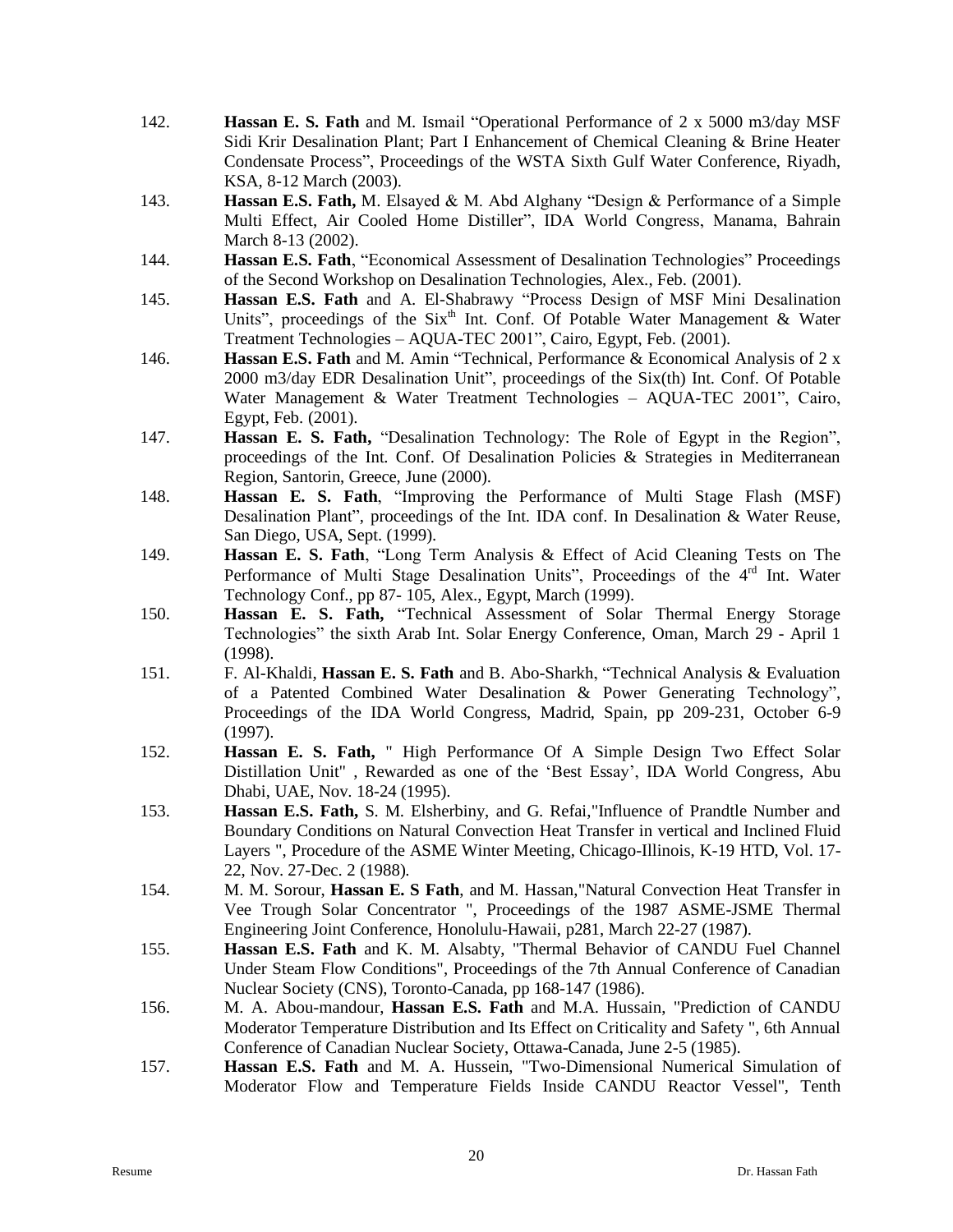Canadian Congress of Applied Mechanics, London, Ontario, Canada, pp D77- D78, June (1985).

158. **Hassan E. S. Fath**, "A Numerical Technique for Sub Channel Analysis of Nuclear Reactors ", Proceedings of the Int. Conference in Numerical Methods for Nuclear Engineering, Montreal-Canada, pp 388-406, Sept. (1983).

# Water & Environmental Engineering

Journal Paprs

- 159. Karim Nassar, Wael Elham Mahmod, Ali Masria, Hassan Fath, Kazuo Nadaoka, "Numerical simulation of shoreline responses in the vicinity of the western artificial inlet of the Bardawil Lagoon, Sinai Peninsula, Egypt", Applied Ocean Research (February 2018) (https://www.sciencedirect.com/science/article/pii/S0141118717307356)
- 160. Karim Nassar, Hassan Fath, Wael Elham Mahmod, Ali Masria, Kazuo Nadaoka, Abdelazim Negm, "Automatic detection of shoreline change: Case of North Sinai coast, Egypt", Journal of Coastal Conservation (March 2018).

(https://link.springer.com/content/pdf/10.1007%2Fs11852-018-0613-1.pdf)

- 161. Karim Nassar, Wael Elham Mahmod, Ahmed Tawfik, Osami Rageh, Abdelazim Negm, Hassan Fath, "Developing empirical formulas for assessing the hydrodynamic behaviour of serrated and slotted seawalls", Ocean Engineering (Accepted: 15 April 2018) (https://www.sciencedirect.com/science/article/pii/S0029801818305365)
- 162. Karim Nassar, Wael Elham Mahmod, **Hassan Fath**, Ali Masria, Kazuo Nadaoka, Abdelazim Negm, "Shoreline change detection using DSAS technique: Case of North Sinai coast, Egypt", Marine Georesources & Geotechnology, March (2018). [\(https://www.tandfonline.com/doi/abs/10.1080/1064119X.2018.1448912?journalCode=umgt20\)](https://www.tandfonline.com/doi/abs/10.1080/1064119X.2018.1448912?journalCode=umgt20)
- 163. Karim Nassar, A. Masrya, Wael Elham, A. Negm, and **Hassan Fath**, "Hydromorphological modeling to characterize the adequacy of jetties and subsidiary alternatives in sedimentary stock rationalization within tidal inlets of marine lagoons" Journal of Applied Ocean Research, (2019).
- 164. Mohammed Esmail, Wael E. Mahmoud and **Hassan Fath**, "Assessment and prediction of shoreline change using multi-temporal satellite image and statistics: Case study of Damietta coast, Egypt", Applied Ocean Research, 82 (2019) 274-282.

# **Conference Papers**

# Water & Environmental Engineering

- 165. Reham A. Aborahma, Wael Elham Mahmod and **Hassan Fath**, "Morphometric Temporal Change Analysis for the River Nile Forced Bends using RS/GIS Techniques: Case Study of Damietta Branch of the Nile River, Egypt", The 4th EnvironmentAsia International Conference "Practical Global Policy and Environmental Dynamics", Bangkok,Thailand on 21-23 June 2017 [\(http://www.tshe.org/environmentasia-2017/\)](http://www.tshe.org/environmentasia-2017/)
- 166. Mohammed Esmail, Wael Elham Mahmod, **Hassan Fath**, "Influence of Coastal Measures on Shoreline Kinematics Along Damietta Coast Using Geospatial Tools", 8th International Conference on Environmental Science and Development, [http://www.icesd.org/\(](http://www.icesd.org/)2017)
- 167. Abo Zaid A. A., Mahmod W. E., Koraim A. S., Heikal A. M., **Fath H. E.,** "Wave Interaction of Partially Immersed Semicircular Breakwater Suspended on Piles Using Flow-3d", 12th International Symposium on Echohydraulics, Aug. 19-Aug.24, Tokyo, Japan (2018),

# **Other Presentations in Conferences/Workshops/Seminars**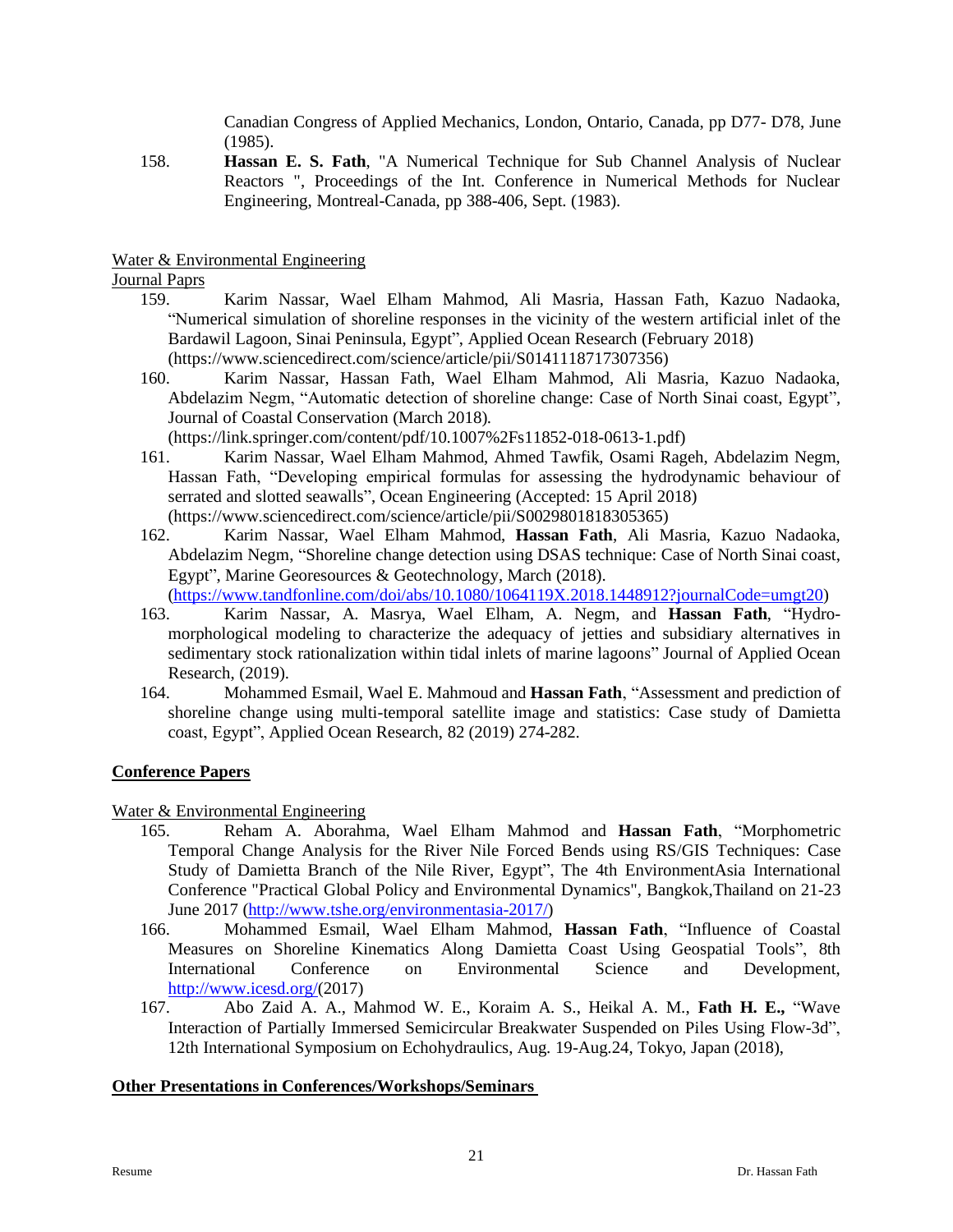- 168. **Hassan Fath,** "Solar desalination: The road to water security and food security in the region", Solar Desalination Forum, Abu Dhabi (UAE), May 26-28 (2013).
- 169. **Hassan Fath,** "Conventional & Non-Conventional Thermal Desalination Technologies: Areas for R&D**",** RECENT ADVANCES AND CHALLENGES IN THERMAL DESALINATION, 2nd Thermal Workshop**,** 12 - 13 March 2013 | King Abdullah University of Science and Technology | Water Desalination and Reuse Center. Also UNESCO Regional Office for Sciences in the Arab Region Regional Symposium on Advanced Energy Technologies for Enhanced Water Desalination Systems for the Arab Region, Tunis, Tunisia, May 8-10, 2013
- 170. **Hassan Fath**, Desalination: Challenges, Strategies and Technologies" Session Chair & Presentation, O&M Water Middle East Forum 2012, 16-17 April 2012, Abu Dhabi UAE.
- 171. D.G. Randall, **H.E.S. Fath,** "The use of salt precipitation and nano particles for the pretreatment of desalination systems: a literature survey", 1st International Conference on Desalination and Environment: A Water Summit, 29 October - 1 November 2011, Abu Dhabi (UAE).
- 172. Hasania, A. Imteyaz, I. Janajreh, **H. E. S. Fath**, "CFD Simulation of Wire Mesh Demister Separation Efficiency in MSF Evaporator, 1st International Conference on Desalination and Environment", A Water Summit, 29 October - 1 November 2011, Abu Dhabi (UAE).
- 173. M. El-Hamahmy and **Hassan Fath,** "Numerical Study of New High-Performance MSF Configurations: MSF with Brine Extraction", 1st International Conference on Desalination and Environment: A Water Summit, 29 October - 1 November 2011, Abu Dhabi (UAE).
- 174. **Hassan E.S. Fath**, "RE Desalination System for Sustainable Development of Small Communities in Remote Area: A Joint R&D Project Proposals", GCC Power and Water Desalination Summit 2011, 2-3 October 2011, Doha, Qatar.
- 175. *Hassan E.S. Fath, "Nuclear Desalination Options", MENA Nuclear World, Dubai (UAE)), Sept 2011.*
- 176. Mussie S. Naizghi, Waka G. Tesfay and **Hassan E.S. Fath**, "Nuclear Desalination and its Viability for UAE", The Sharjah International Conference on Nuclear & Renewable Energy SHJ-NRE11 "Energies for the 21st Century", April 3-5 (2011),
- 177. **Hassan E.S. Fath,** "Areas of Improving MSF/MED Thermal Desalination Units' Operational Performance and O&M Costs", Desalination - O&M conference, 24-25 January 2011, Abu Dhabi, UAE.
- 178. **Hassan Fath,** "RE–Desalination System for Sustainable Development of Small Communities in Remote Area: A Joint R&D Project Proposals", Ajman International Conference on Environment (Sustainable Development and Green Environment), 30-31 January 2011, Sheikh Zayed Center for Conferences & Exhibitions, Ajman University of Science and Technology, Ajman, UAE,
- 179. **Hassan Fath,** "Solar Energy; A Future Driver of Desalination Technologies: Aspects to Consider", Calgary University, Alberta Canada, January (2010)
- 180. **Hassan Fath,** "Desalination Technologies: R&D joint work", American University of Cairo (Egypt) (2010)
- 181. **Hassan Fath,** "Water from Sun via Solar Desalination: R&D Areas to be Addressed", MIT-MI Workshop (2010)
- 182. **Hassan Fath,** "Water from Sun: Solar Desalination", Ministry of Water & Environment, May (2010)
- 183. **Hassan Fath,** "Innovative Renewable Energy Driven High Performance MSF & MSF/MED Thermal Desalination System with Integrated NF/FO/ Salts Precipitator (SP) Pretreatment, Vapor Recycle and Cooling Tower Heat Sink: A Joint R&D Project: Middle East Water Summit, Abu Dhabi, June (2010**)**
- 184. **Hassan Fath,** "Solar Energy: A future Driver of Desalination Technologies", IDA Work shop Dubai (2009)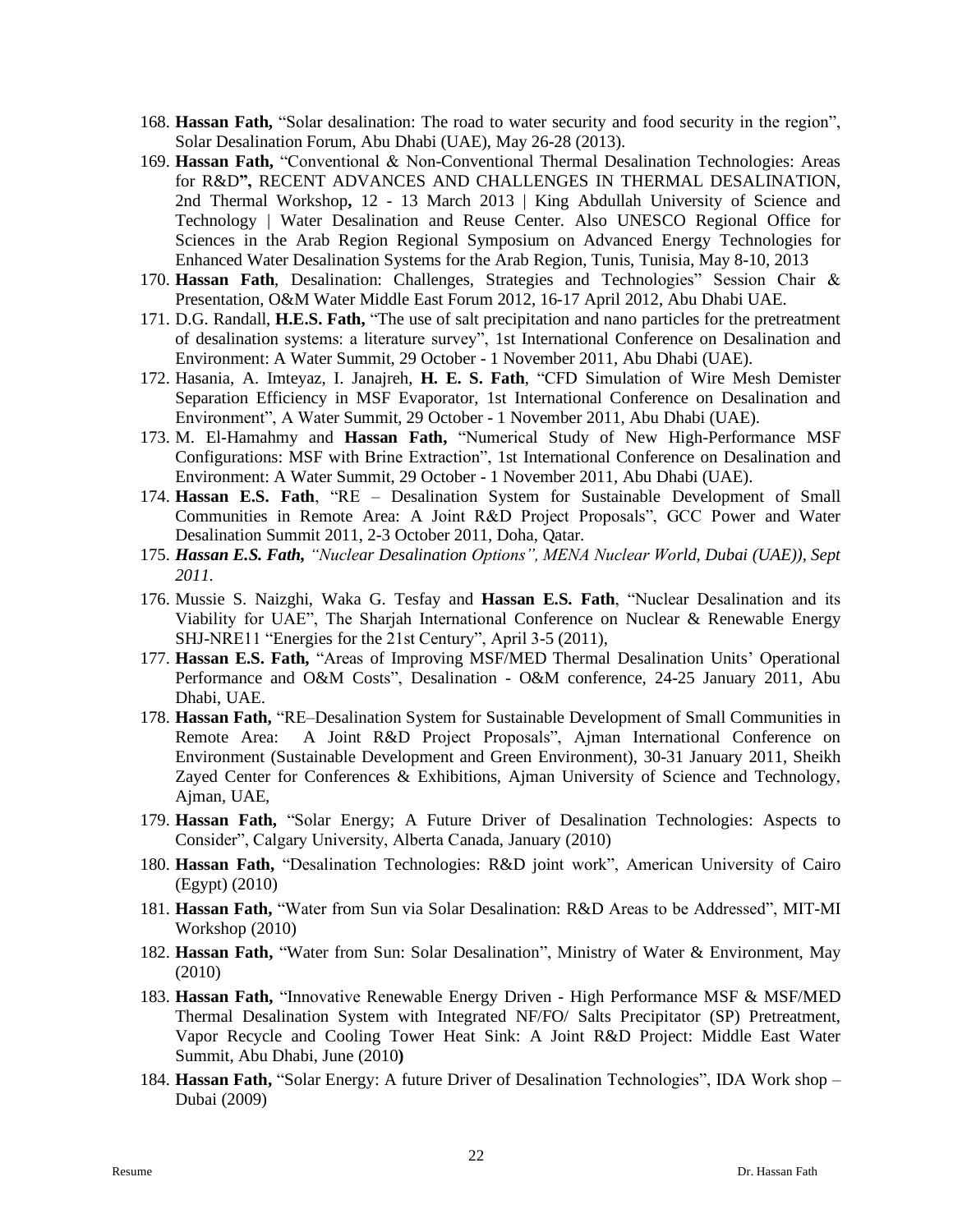- 185. **Hassan E. S. Fath,** "Innovative Renewable Energy Driven High Performance MSF/MED Thermal Desalination System with Integrated NF/FO/ Salts Precipitator (SP) Pretreatment, Vapor Recycle and Cooling Tower Heat Sink; *A Joint R&D Project Proposal,* Middle East Desalination Summit, Abu Dhabi (UAE), May (2010).
- 186. **Hassan Fath,** F. El-Shall and V. Sebelt "Installation Guide for Autonomous Desalination System (ADS); Task by Task Planning & Implementation"; ADST Conference, Sharm (Egypt), May 3-5 (2008).
- 187. **Hassan Fath**, "A Stand-Alone Hybrid Complex *for the Sustainable Development of small communities Living in Remote Areas* Using Renewable Energy – Desalination Technologies", report submitted to Prince Sultan Bin Abdulaziz International Prize for Water (2008).
- 188. **Hassan E. S. Fath,** A. A. Mabrouk, and Nafey A. S., "Nuclear Desalination Technologies; A newly Developed Powerful tool for Thermo-Economic Analysis", ADST conference, Sharm Sheikh-Egypt, May 10-12 (2008).
- 189. **Hassan Fath,** S. Elsherbiny, A. Hassan, T. Awad, A. Hussein, and M. Amin "Development of a University Education/Industrial Training Program in Desalination Technology using Conventional and E-Learning", Water Treatment Abu Qir Co. Conf., Alexandria, Egypt, May 23-25 (2006).
- 190. **Hassan E. S. Fath**, "Desalination Technology: Future Prospects of R & D and Regional Cooperation", presented in the Third R & D & Technology Development Symposium, Riyadh, Saudi Arabia, April 11-14 (2004).
- 191. **Hassan E. S. Fath,** "Desalination Technology: The Role of Egypt in the Region", proceedings of the Int. Conf. Of Desalination Policies & Strategies in Mediterranean Region, Santorin, Greece, June (2000).
- 192. **Hassan E. S. Fath,** "An Integrated Agriculture System: A Self-Sufficient System For Energy & Irrigating Water" Proceedings of The Third Gulf Water Conference, Oman, Vol. 3, pp 797-806, 8-13 March (1997). Also the sixth Arab Int. Solar Energy Conference, Oman, March 29 (1998).
- 193. **Hassan E. S. Fath,** "Al-Jubail Power & Desalination Plant Performance- Last Five Years of Experience", the Second Acquired Experience Symposium, SWCC - Saudi Arabia, Sept.-Oct., (1997).
- 194. **Hassan Fath** and M. M. Sorour, "Numerical Studies of Flow Field Inside Enclosures", First Conference on Aeronautical Science and Aviation Technology, Military Technical College, Cairo, Egypt, pp CA-394 (1985).

# **General Published Articles**

195. **Hassan Fath, "**Masdar Institute looks at solar thermal desal", Utilities-me.com, th[e solar](http://www.utilities-me.com/article-2125-masdar-institute-looks-at-solar-thermal-desal/)  [thermal desal initiative in Abu Dhabi;](http://www.utilities-me.com/article-2125-masdar-institute-looks-at-solar-thermal-desal/) [http://www.utilities-me.com/article-2125-masdar-institute](http://www.utilities-me.com/article-2125-masdar-institute-looks-at-solar-thermal-desal/)[looks-at-solar-thermal-desal/](http://www.utilities-me.com/article-2125-masdar-institute-looks-at-solar-thermal-desal/)

[https://portal.masdar.ac.ae/News/Forms/DispForm.aspx?ID=185&RootFolder](https://portal.masdar.ac.ae/News/Forms/DispForm.aspx?ID=185&RootFolder=/News) [=/News](https://portal.masdar.ac.ae/News/Forms/DispForm.aspx?ID=185&RootFolder=/News)

196. **Hassan Fath,** "UAE greenhouse that grows its own power supply" Sepr, 23 (2012) Read more: [http://www.thenational.ae/news/uae-news/technology/uae-greenhouse-that-grows-its-own](http://www.thenational.ae/news/uae-news/technology/uae-greenhouse-that-grows-its-own-power-supply#ixzz2U86IhhZX)[power-supply#ixzz2U86IhhZX](http://www.thenational.ae/news/uae-news/technology/uae-greenhouse-that-grows-its-own-power-supply#ixzz2U86IhhZX) Follow us: [@TheNationalUAE on Twitter](http://ec.tynt.com/b/rw?id=dWaPA6hc8r4PVbacwqm_6l&u=TheNationalUAE) [thenational.ae on](http://ec.tynt.com/b/rf?id=dWaPA6hc8r4PVbacwqm_6l&u=thenational.ae)  [Facebook](http://ec.tynt.com/b/rf?id=dWaPA6hc8r4PVbacwqm_6l&u=thenational.ae)

[https://portal.masdar.ac.ae/News/Forms/DispForm.aspx?ID=191&RootFolder](https://portal.masdar.ac.ae/News/Forms/DispForm.aspx?ID=191&RootFolder=/News) [=/News](https://portal.masdar.ac.ae/News/Forms/DispForm.aspx?ID=191&RootFolder=/News)

- 197. **Hassan Fath** "Water from Sun", the National, UAE, (2010). Interview with Al-Itehad, UAE, on "Solar Desalination", (2010).
- 198. **Hassan Fath**; 1- Multi-Stage Flash Desalination, Arab World Water (AWW), June (2008), 2- Solar Desalination, Arab World Water (AWW), July (2008).